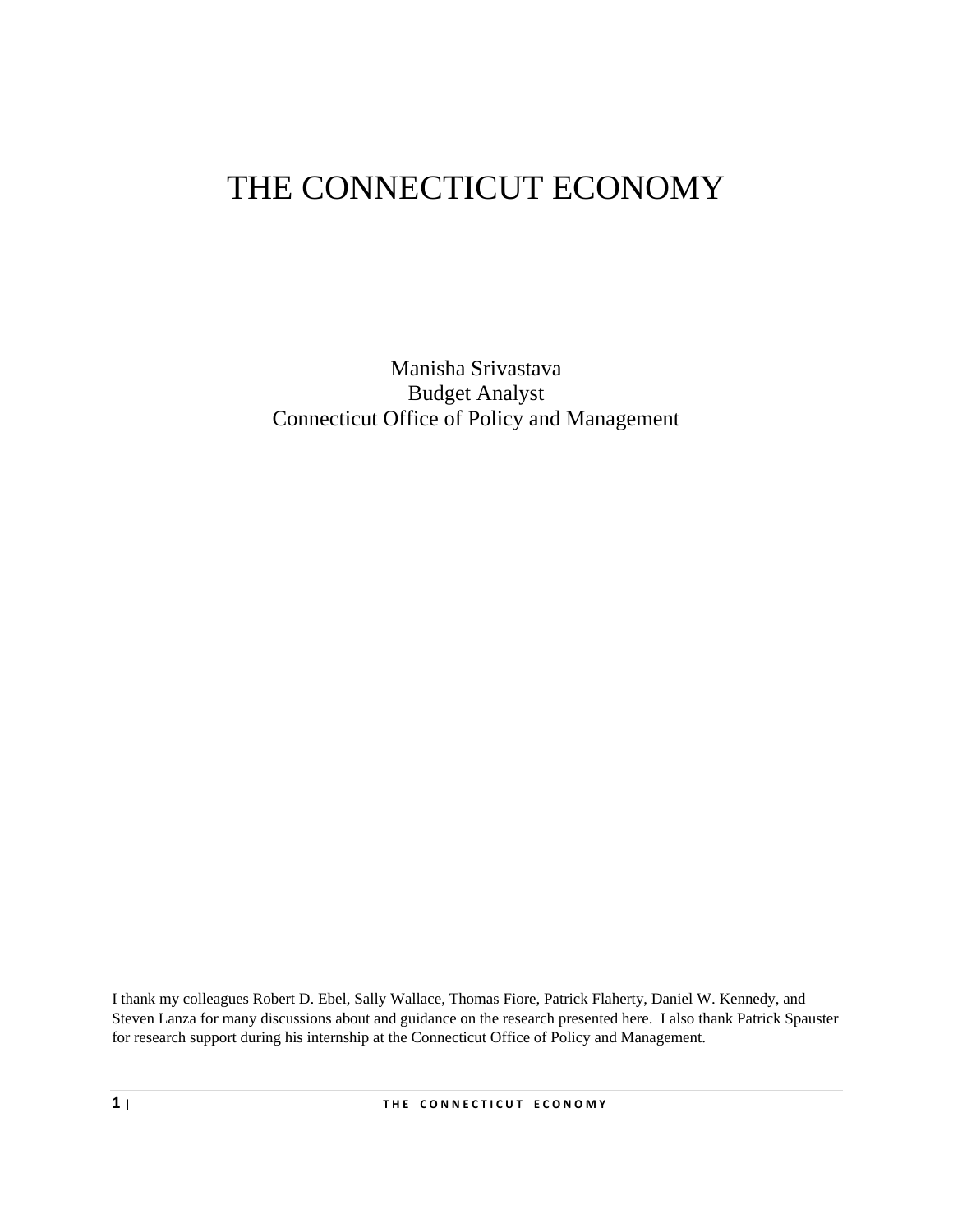## **TABLE OF CONTENTS**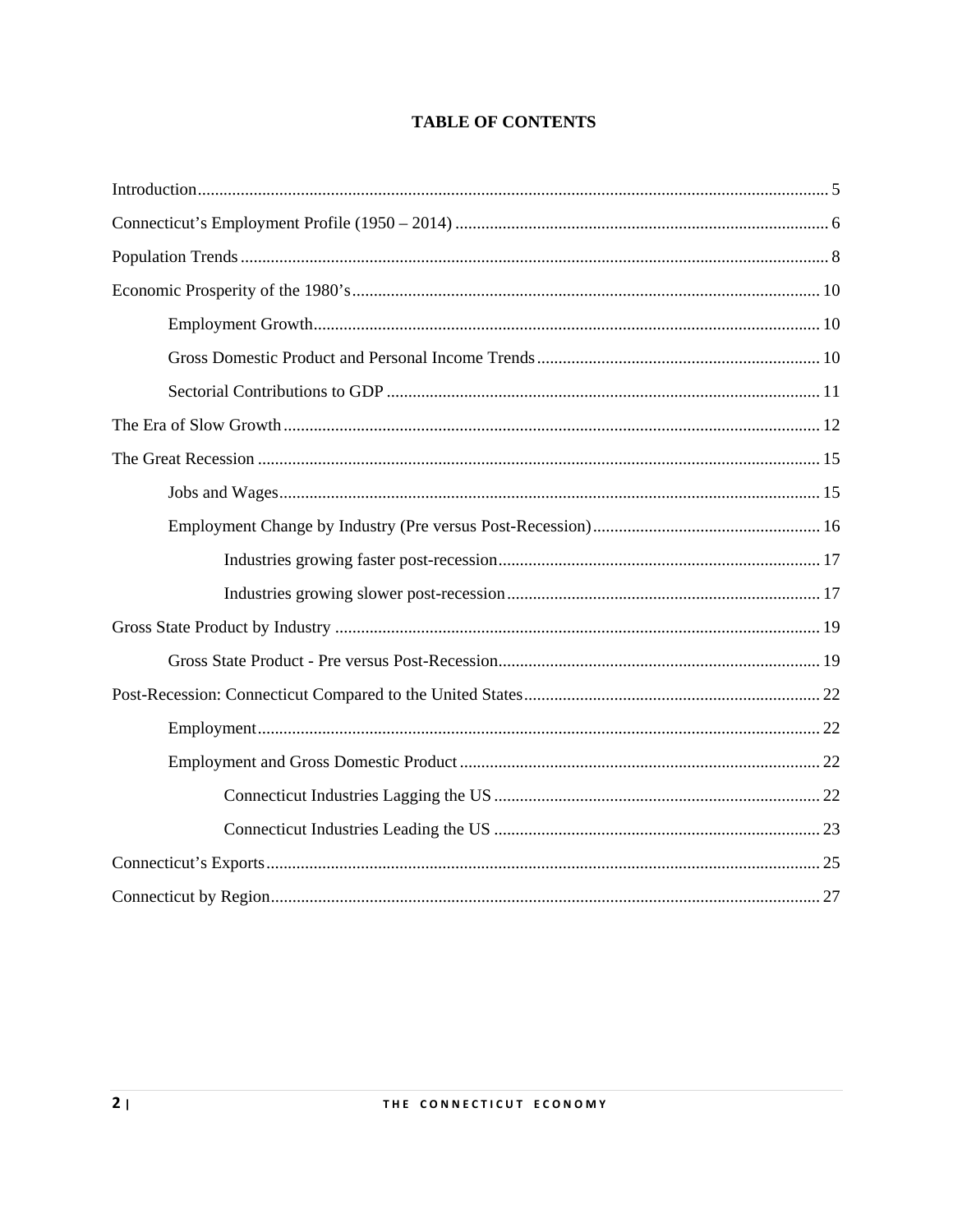## **LIST OF TABLES AND FIGURES**

| Table 11a: Real GSP and PI Growth in Connecticut and the US Pre/Post Recession20 |
|----------------------------------------------------------------------------------|
|                                                                                  |
|                                                                                  |
|                                                                                  |
|                                                                                  |
|                                                                                  |
|                                                                                  |
|                                                                                  |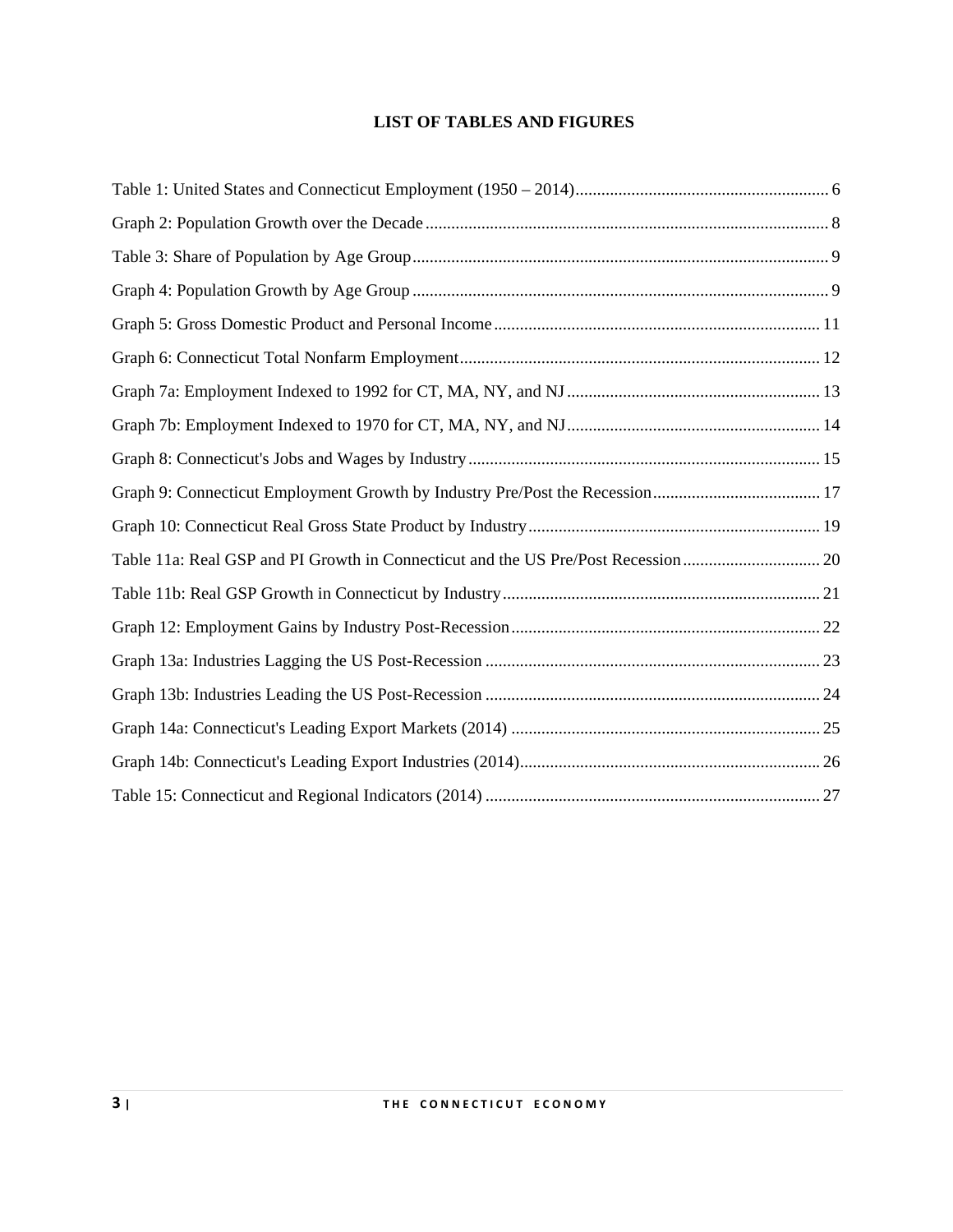## **LIST OF DEFINITIONS OF TERMS**

Source: Investopedia.com and Bureau of Economic Analysis

Gross Domestic Product (GDP) and Gross State Product (GSP):

- The monetary value of all the finished goods and services produced within a country's borders in a specific time period.
- GDP = private and public consumption + government outlays + investments + exports imports that occur within a defined territory.
- Put simply, GDP is a broad measurement of a territory's overall economic activity.

Personal Income (PI):

- Total compensation received by an individual.
- Personal income = salaries + wages and bonuses received from employment or selfemployment + dividends and distributions received from investments + rental receipts from real estate investments + profit-sharing from a business + transfer income, etc.
- Capital Gains is not included in Personal Income.
- Personal income is generally computed on a pre-tax basis.

Per Capita:

- Average per person.
- Used in any number of statistical observations.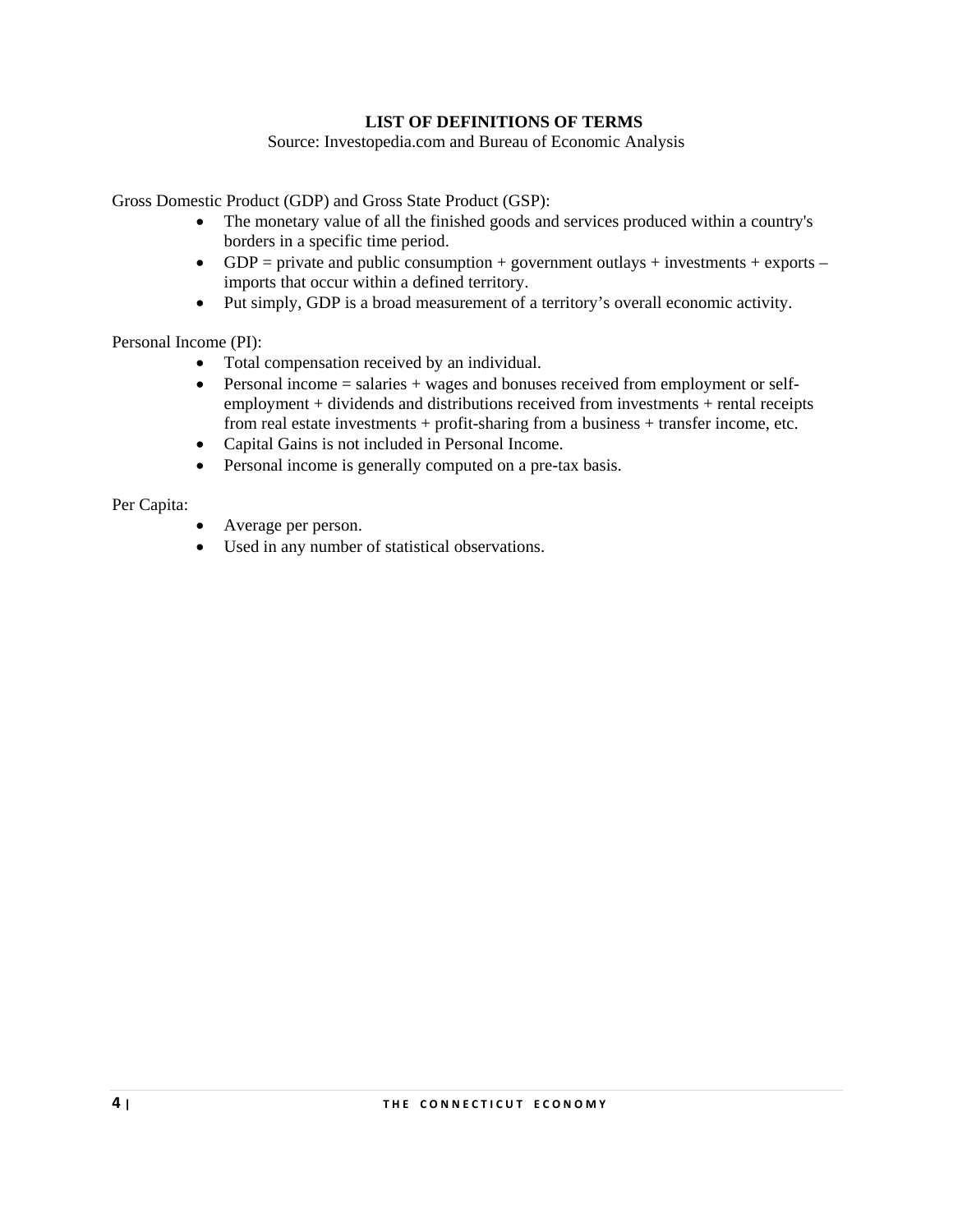#### **Introduction**

Connecticut, settled in 1633, became the fifth state to ratify the United States Constitution in 1788. The state is the most southern of the New England states, located on the northeast coast and bordered by Long Island Sound, New York, Massachusetts and Rhode Island. Connecticut enjoys a favorable location within New England and the rest of the Eastern seaboard as rail, truck, air transport and ports in the region provide easy access to local and regional markets in this country, Canada, and even Europe and South America. More than one-quarter of the total population of the United States (US) and more than 50% of the Canadian population live within a 500-mile radius of Connecticut.

With a total resident population of 3.6 million (2014), Connecticut ranks  $29<sup>th</sup>$  among the states (New York is 19.8 million, New Jersey 8.9 million, Massachusetts 6.8 million, New Hampshire 1.3 million, Rhode Island 1.1 million, Vermont 0.6 million; the US is 319 million). If Connecticut were ranked by population among the nations of the world, it would be about 132 out of 214 countries (World Bank Development Indicators, 2015).

Though ranked  $29<sup>th</sup>$  in total population, Connecticut is among the most highly urbanized states (the  $4<sup>th</sup>$  just behind Rhode Island, New Jersey, and Massachusetts) with a population density of 743 persons for each of its 4,842.4 square miles of land, compared with 87 persons per square mile of land for the United States (3,531,905 square miles) (US Census Bureau, 2014).

Industrial activity in the state is concentrated in two regions: the Naugatuck valley, extending from Bridgeport north, and a belt extending from Hartford west to New Britain and Bristol, and south to New Haven. Hartford, the capital, is a center for the insurance industry and a major service center for business and commerce. The southwestern portion of the state, with its easy access to New York City, makes up the core of financial activity in the state<sup>i</sup>.

In terms of Gross Domestic Product (\$253.0 billion in 2014), Connecticut is 23<sup>rd</sup> among the US states. When ranked per capita it is 6<sup>th</sup> behind the District of Columbia, Alaska, Wyoming, North Dakota, and New York, and larger than any other country other than Luxembourg, Norway, Qatar, and Switzerland (International Monetary Fund, 2015).

Educational attainment data show 89.2% of Connecticut residents 25 years and older are high school graduates or higher, compared to 86.0% nationally (US Census Bureau, QuickFacts, 2015). Connecticut ranks  $5<sup>th</sup>$  in percent of 25 year olds and older with at minimum a bachelor's degree (36.5%), behind the District of Columbia, Massachusetts, Colorado, and Maryland (US Census Bureau, American Community Survey 2009 – 2013, 2015).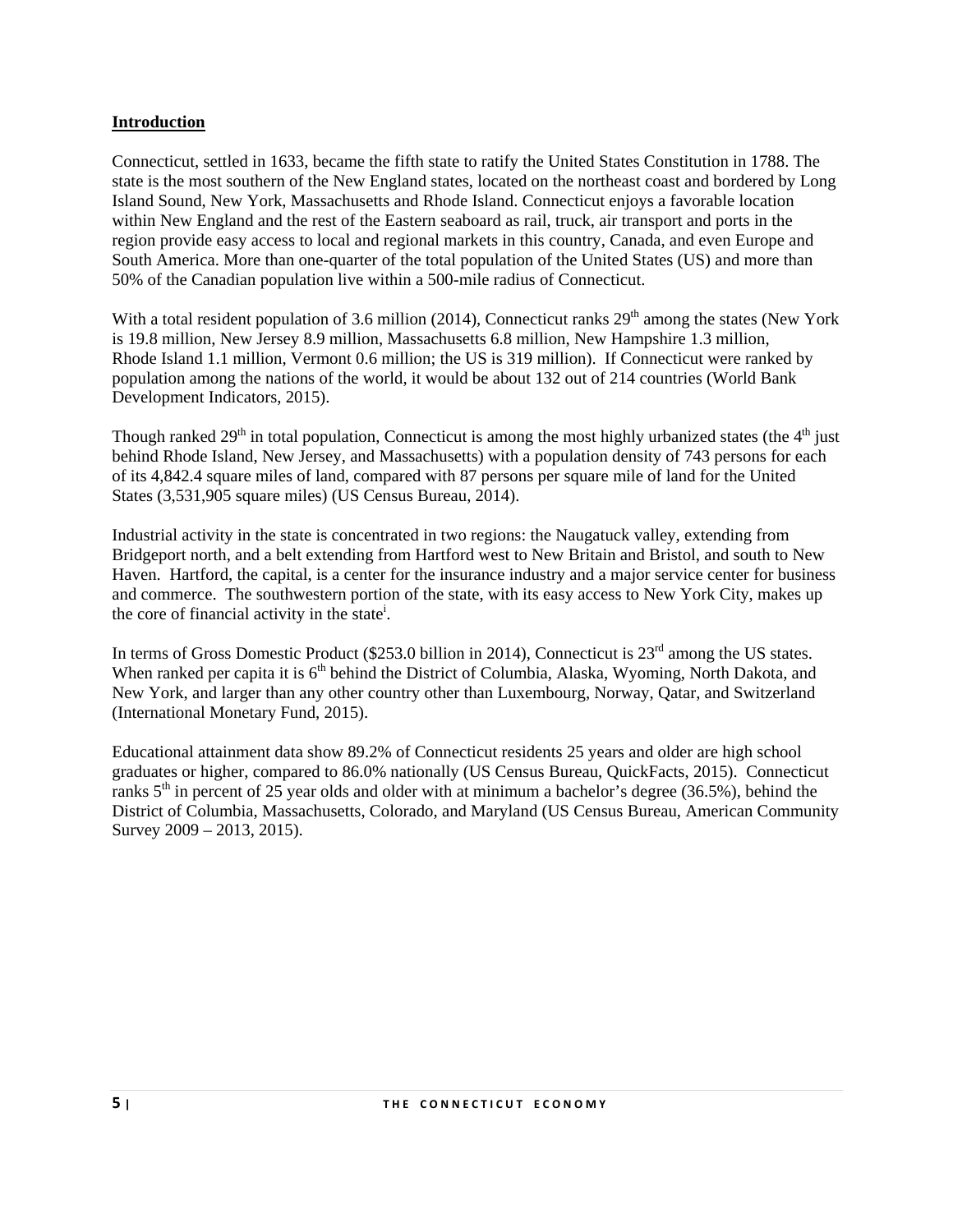## **Connecticut's Employment Profile (1950 – 2014)**

A look back at employment over the last few decades helps broadly define the factors that shaped Connecticut into its current form today.

## **Table 1: United States and Connecticut Employment (1950 – 2014)**

| <b>Connecticut (Thousands)</b>     | 1950   | 1960   | 1970    | 1980    | 1990    | 2000    | 2010    | 2014    |  |  |
|------------------------------------|--------|--------|---------|---------|---------|---------|---------|---------|--|--|
| <b>Total Non-Farm Employment</b>   | 766.1  | 915.4  | 1,197.5 | 1,426.8 | 1,623.5 | 1,693.1 | 1,608.0 | 1,666.1 |  |  |
| Growth                             | 26.7%  | 19.5%  | 30.8%   | 19.1%   | 13.8%   | 4.3%    | $-5.0%$ | 3.6%    |  |  |
|                                    |        |        |         |         |         |         |         |         |  |  |
| Share of Total Non-Farm Employment |        |        |         |         |         |         |         |         |  |  |
| Construction & Mining              | 4.9%   | 4.9%   | 5.0%    | 3.5%    | 3.9%    | 3.9%    | 3.1%    | 3.4%    |  |  |
| Manufacturing                      | 49.6%  | 44.5%  | 36.9%   | 30.9%   | 21.0%   | 15.5%   | 12.2%   | 11.5%   |  |  |
| Transp. And Public Utilities       | 5.5%   | 4.9%   | 4.6%    | 4.3%    | 4.5%    | 4.7%    | 3.0%    | 3.2%    |  |  |
| Trade                              | 16.5%  | 17.5%  | 18.8%   | 21.0%   | 22.2%   | 21.5%   | 21.8%   | 22.4%   |  |  |
| Fin., Ins., And Real Estate        | 4.8%   | 5.8%   | 6.2%    | 7.4%    | 9.3%    | 8.4%    | 8.4%    | 7.7%    |  |  |
| Services                           | 10.1%  | 12.3%  | 15.4%   | 20.0%   | 26.2%   | 31.7%   | 36.2%   | 37.6%   |  |  |
| <b>Total Government</b>            | 8.6%   | 10.2%  | 13.2%   | 13.0%   | 13.0%   | 14.3%   | 15.2%   | 14.3%   |  |  |
|                                    |        |        |         |         |         |         |         |         |  |  |
|                                    |        |        |         |         |         |         |         |         |  |  |
| <b>United States (Thousands)</b>   | 1950   | 1960   | 1970    | 1980    | 1990    | 2000    | 2010    | 2014    |  |  |
| <b>Total Non-Farm Employment</b>   | 45,197 | 54,189 | 70,880  | 90,406  | 109,403 | 131,720 | 130,275 | 139,042 |  |  |
| Growth                             | 39.7%  | 19.9%  | 30.8%   | 27.5%   | 21.0%   | 20.4%   | $-1.1%$ | 6.7%    |  |  |
|                                    |        |        |         |         |         |         |         |         |  |  |
| Share of Total Non-Farm Employment |        |        |         |         |         |         |         |         |  |  |
| Construction & Mining              | 7.2%   | 6.7%   | 5.9%    | 5.9%    | 5.3%    | 5.5%    | 4.8%    | 5.1%    |  |  |
| Manufacturing                      | 33.7%  | 31.0%  | 27.3%   | 22.4%   | 17.4%   | 14.0%   | 10.9%   | 10.7%   |  |  |
| Transp. And Public Utilities       | 8.9%   | 7.4%   | 6.4%    | 5.7%    | 5.3%    | 5.3%    | 3.6%    | 3.7%    |  |  |
| Trade                              | 20.8%  | 21.0%  | 21.2%   | 22.5%   | 23.6%   | 23.0%   | 23.8%   | 24.3%   |  |  |
| Fin., Ins., And Real Estate        | 4.2%   | 4.8%   | 5.1%    | 5.7%    | 6.1%    | 5.8%    | 5.9%    | 5.7%    |  |  |
| Services                           | 11.9%  | 13.6%  | 16.3%   | 19.8%   | 25.5%   | 30.7%   | 33.7%   | 34.7%   |  |  |
| <b>Total Government</b>            | 13.3%  | 15.4%  | 17.7%   | 18.0%   | 16.7%   | 15.7%   | 17.3%   | 15.7%   |  |  |

Source: Bureau of Labor Statistics, Not Seasonally Adjusted

1950 to 2000 data is based on the Standard Industrial Classification (SIC) system.

2010 data was modified from the North American Industry Classification System (NAICS) to SIC.

By the 1950's manufacturing made up 50% of Connecticut's employment, compared to 34% nationwide. Manufacturing employment peaked in Connecticut in 1967 at 479.5 thousand jobs, and has been falling ever since. However, as a share of total employment, manufacturing has been falling since the 1950's; as of 2014, Connecticut's share in manufacturing was only slightly higher than the US (11.5% in Connecticut compared to 10.7% for the US).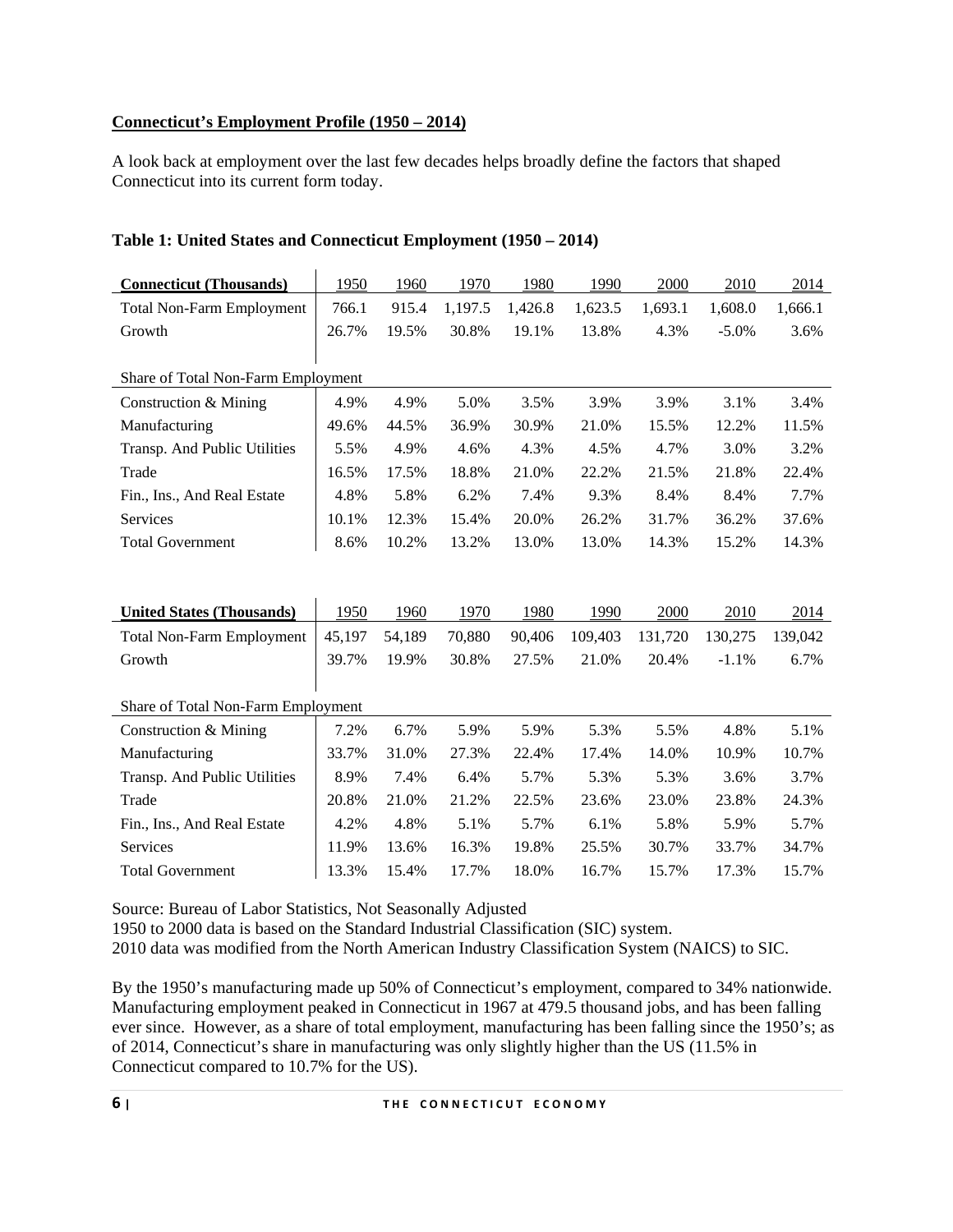Delving into the subsectors of the manufacturing industry shows the underlying variability. Transportation Equipment manufacturing made up about 24,000 jobs in 1950, and rose to just under 90,000 jobs by the 1980's and 1990's. As of 2010, there were 42,200 jobs in Transportation Equipment. Conversely, Textile Mills, which made up 33,600 jobs in 1950, fell to 2,600 jobs by 1990. In aggregate, manufacturing employment in durable goods has ranged from 65% to 75% of total manufacturing jobs from the 1950's onwards, with the remainder made up by employment in manufacturing of non-durable goods.

Connecticut's share of employment in Finance, Insurance and Real Estate was on par with the nation in the 1950's, and since has steadily outpaced the US's growth, most dramatically between 1980 to 1990. However, Connecticut lost employment in the Finance & Insurance industry between 1990 to 2000, primarily due to restructuring within the industry in the early part of the decade.

From 1950 to 2014, the share of employment in Services tripled for the US and almost quadrupled for Connecticut. Connecticut's share of Government employment was about 5 percentage points below the nation in 1950, by 2014 Connecticut was 1.4 percentage points below the US.

Total non-farm employment growth in Connecticut slowed compared to the US by 1980, when it fell to about two-thirds of the nation as a whole. From 1990 to 2000, Connecticut's total employment only grew a quarter of the rate in the nation. Connecticut and the nation were working their way out of a recession in 2010, resulting in negative employment growth for both over the decade. Between 2010 and 2014, the US has gained jobs at almost double the rate as Connecticut.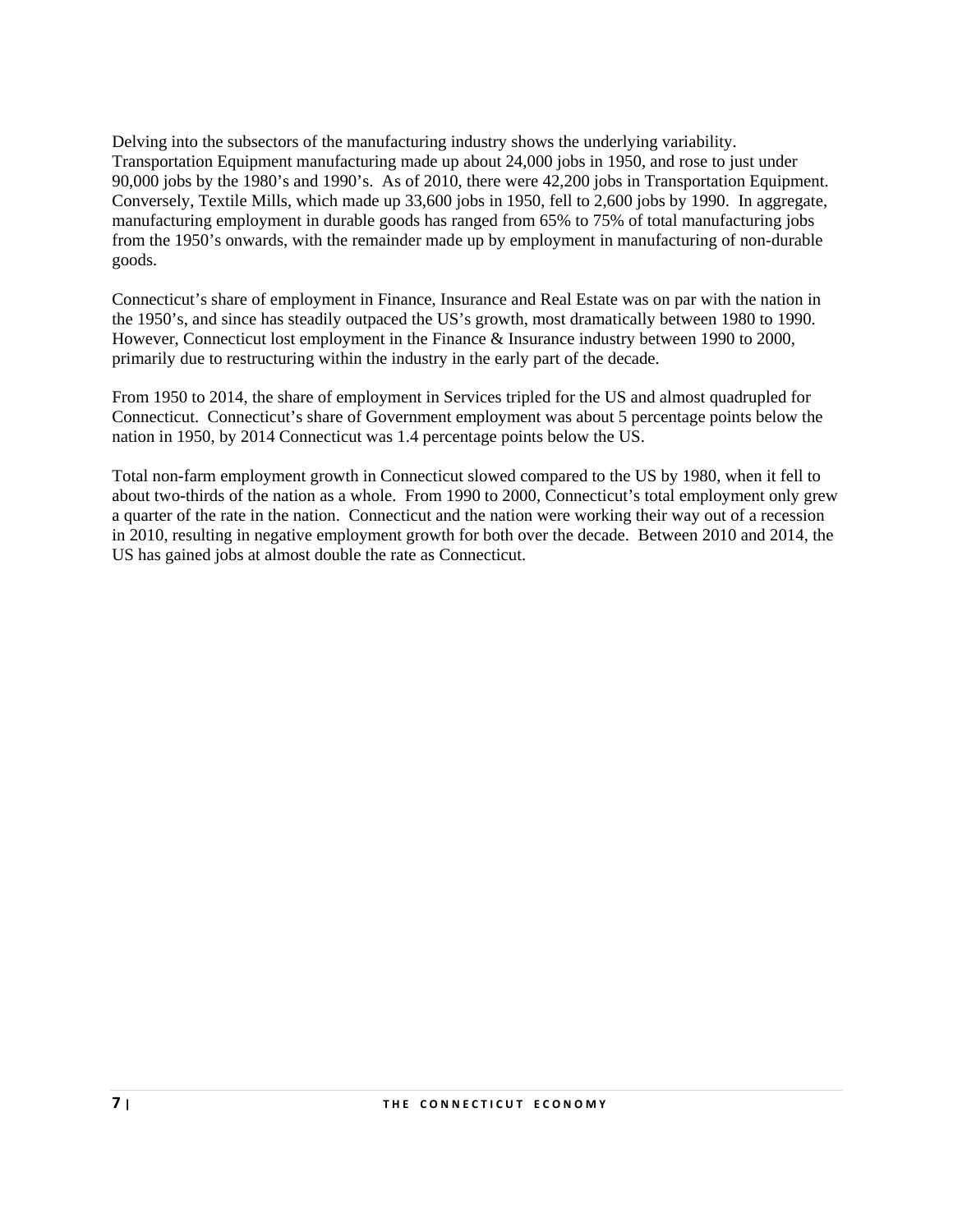## **Population Trends**



Graph 2 shows total population growth over the decades for the United States, New England, and Connecticut.

Source: 2015 Economic Report of the Governor

Between 1930 to 1970, population growth in Connecticut was on pace with or exceeded national growth. But by 1980 growth in Connecticut fell to less than a fourth of the national rate, and to the present continues to lag national growth, as well as growth in New England.

On top of a decline in overall population growth, Connecticut is older compared to the United States, as shown in Table 3. This has workforce implications as well as implications on health and social services in the state, which will be examined by Sally Wallace forthcoming in this series (Fiscal Architecture of Connecticut, 2015).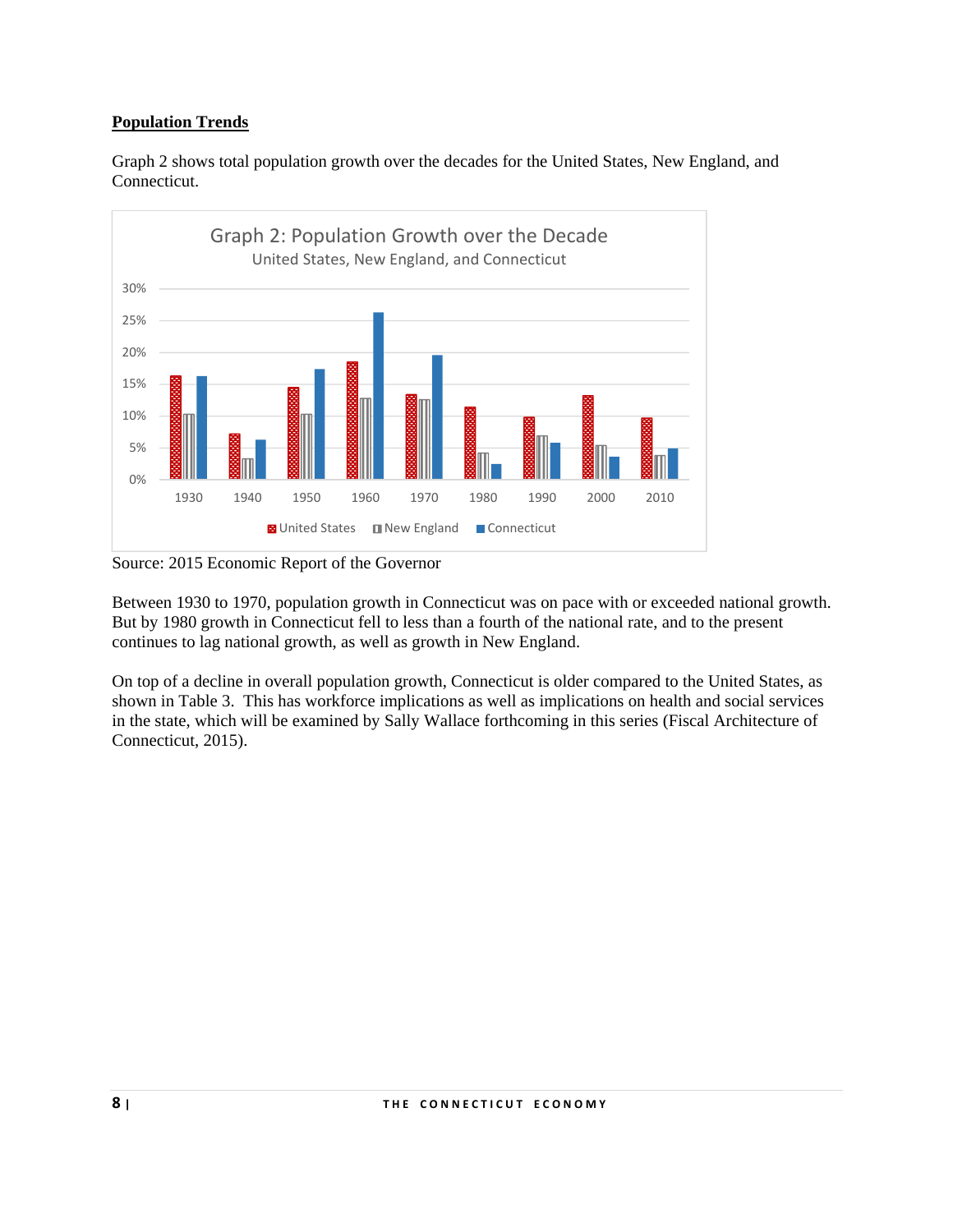|                           | Percentage Points difference between Connecticut and |                   |        |        |             |        |  |
|---------------------------|------------------------------------------------------|-------------------|--------|--------|-------------|--------|--|
|                           |                                                      | the United States |        |        | New England |        |  |
| Age Groups                | 1994                                                 | 2004              | 2014   | 1994   | 2004        | 2014   |  |
| $0$ thru 4                | $-0.4$                                               | $-0.6$            | $-1.0$ | 0.1    | 0.2         | 0.0    |  |
| 5 thru 14                 | $-1.2$                                               | $-0.1$            | $-0.7$ | 0.0    | 0.6         | 0.7    |  |
| 15 thru 24                | $-1.2$                                               | $-1.5$            | $-0.1$ | $-0.8$ | $-0.8$      | $-0.1$ |  |
| 25 thru 34                | $-0.1$                                               | $-1.5$            | $-1.3$ | $-0.3$ | $-0.5$      | $-0.5$ |  |
| 35 thru 44                | 0.7                                                  | 1.0               | $-0.4$ | 0.1    | 0.2         | 0.1    |  |
| 45 thru 54                | 0.7                                                  | 0.9               | 1.5    | 0.4    | 0.0         | 0.3    |  |
| 55 thru 64                | 0.5                                                  | 0.6               | 1.0    | 0.3    | 0.0         | $-0.2$ |  |
| 65 & Older                | 1.2                                                  | 1.2               | 1.0    | 0.2    | 0.2         | $-0.2$ |  |
| $C_{\text{average}}$ IIIC |                                                      |                   |        |        |             |        |  |

**Table 3: Share of Population by Age Group** 

Source: IHS

An aging workforce is an issue endemic to New England. Table 3 shows Connecticut's demographics are more in line with New England than the nation. Connecticut does, however, compare slightly favorably to New England in number of 5-14 year olds, and less favorably in 25-34 year olds.

Some of the trends exhibited in Connecticut are caused by natural demographic changes introduced from the baby boom phenomenon. The dashed line in Graph 4 shows population growth between 1994 and 2004 by age group. Similarly, the solid line shows population growth from 2004 to 2014 by age group. Graph 4 emphasizes how population growth in each age category between 2004-2014 (the solid line) closely matches its trajectory from the prior decade (the dashed line).



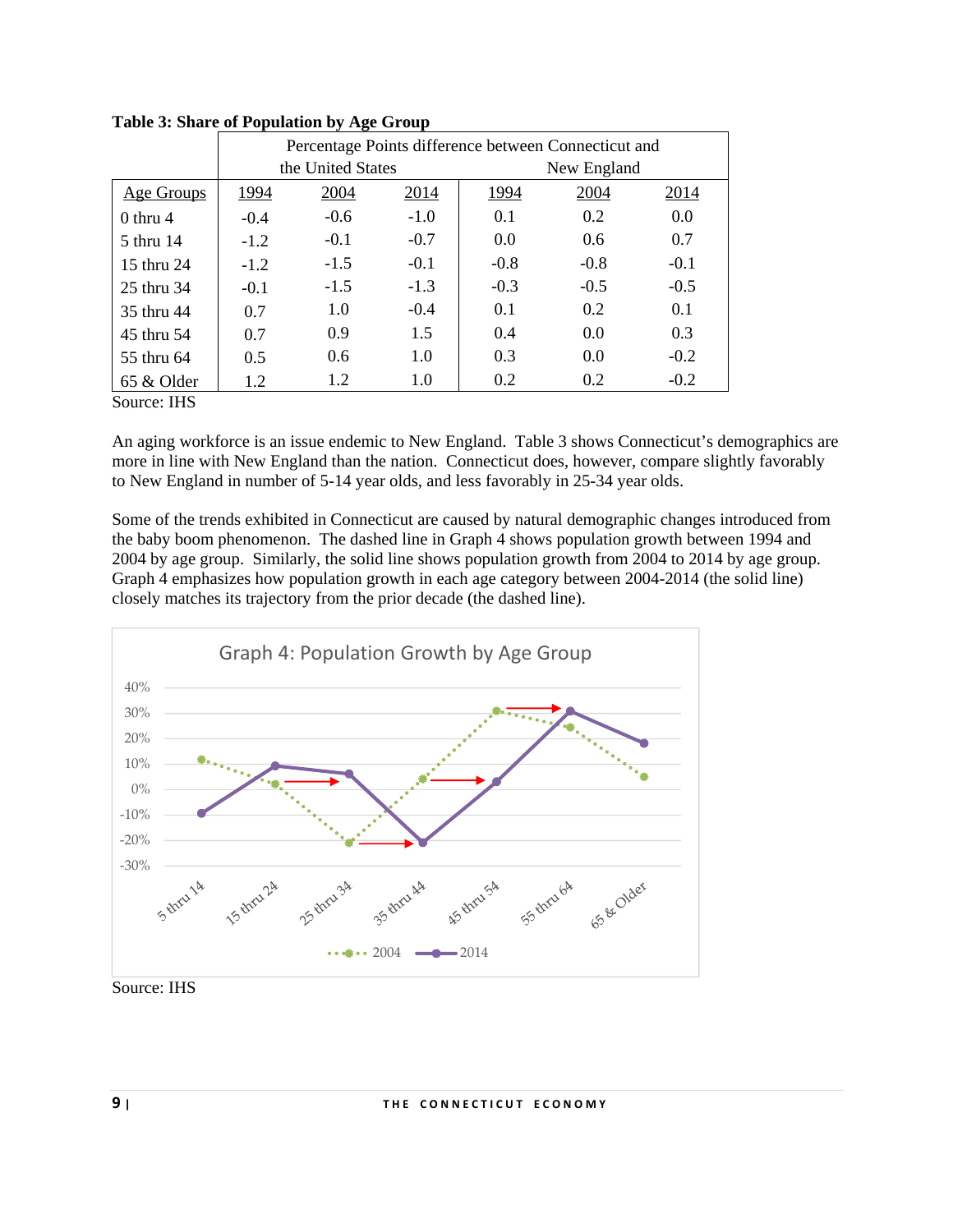#### **Economic Prosperity of the 1980's**

#### *Employment Growth*

The decade of 1980's until February 1989, which marked the start of the early 1990's recession for Connecticut, was a period of rapid economic growth and prosperity in Connecticut. Between prerecession peaks, July 1981 to February 1989, Connecticut gained 234,100 jobs, or 16.2% of employment. About 60% of the job growth over this period was in the Services sector, followed by about 30% from Trade, and 20% from Finance, Insurance, and Real Estate. Government accounted for approximately 11% growth over this period. Manufacturing was the only industry to lose employment during the 1980's. However, the Transportation Equipment subsector of Manufacturing, which provides defense related goods, held steady over the decade.

The 1980's decade also drove growth in Connecticut's Gross State Product (GSP) and Personal Income (PI), impacts which have lasted to today (see List of Definitions of Terms). Ranked against the other states and the District of Columbia, as of 2014 Connecticut is currently second in per capita PI, right behind DC, and sixth in per capita GSP<sup>ii</sup>. Since the 1990's, Connecticut has ranked second in per capita PI and between third and fourth in per capita GSP.

#### *Gross Domestic Product and Personal Income Trends*

Graph 5 compares Connecticut's GDP and PI to the national average. The bars in Graph 5 represent the difference in growth between Connecticut and the US, and the lines in Graph 5 represent the difference in per capita between Connecticut and the US. The solid line and bar represent GDP and the dashed line and bar represent PI. In summary, the bars in Graph 5 show how much more or less Connecticut grew in total GDP and PI compared to the nation. And the lines in Graph 5 represent how much greater Connecticut is than the nation in per capita GDP and PI.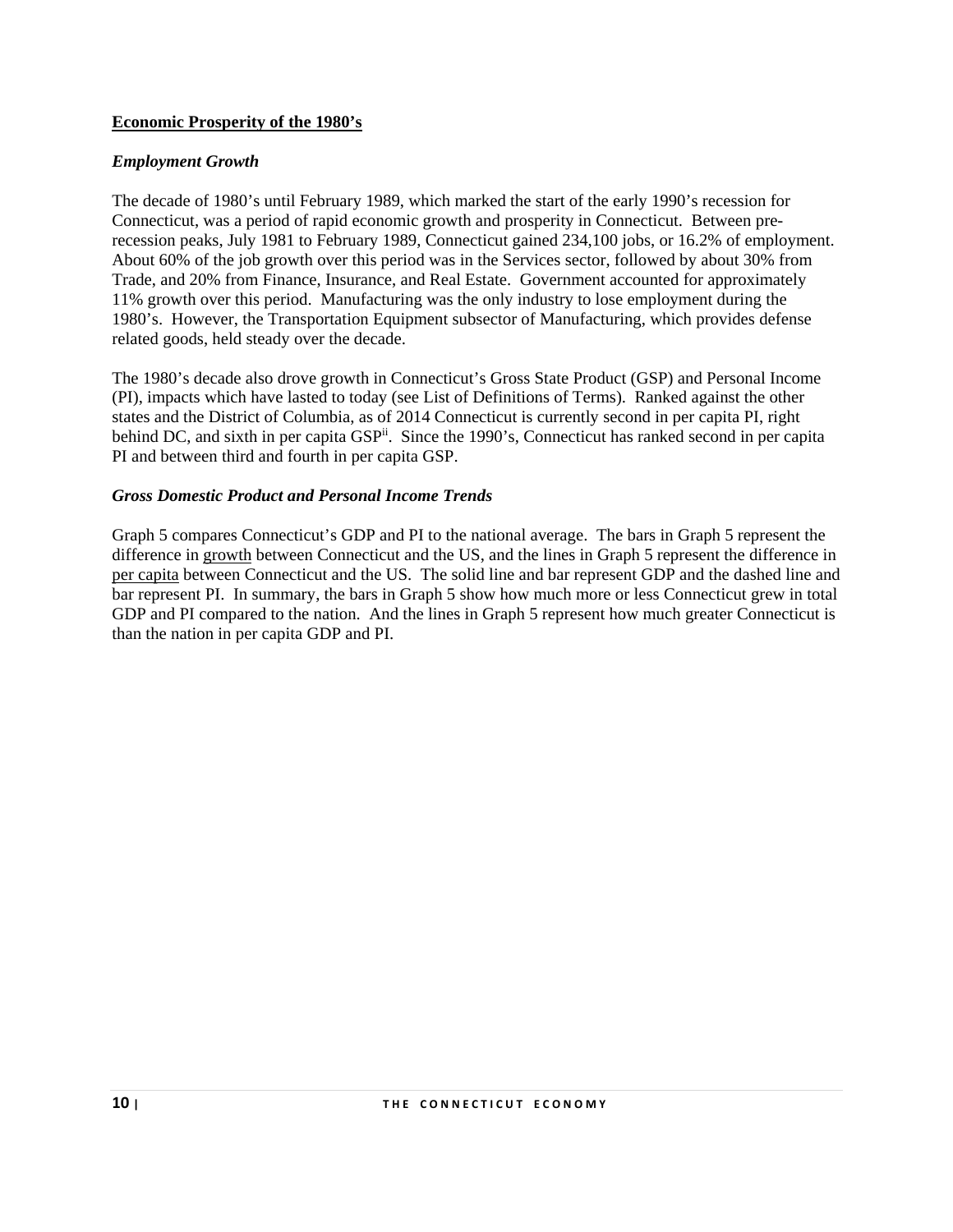

Source: IHS, Bureau of Economic Analysis

The lines in Graph 5 remain in positive territory throughout, showing Connecticut has historically and consistently outpaced the national average in both per capita GDP and per capita PI. Moreover, not only does Connecticut rank higher, but the positive difference between Connecticut and the nation in both per capita GDP and PI has grown over time. However, as the bars in Graph 5 show, except for the 1980-1990 decade, overall growth in the state's total GDP and PI has been lower than the nation's growth (there is one other time frame, 1961-1970, when Connecticut's PI grew faster than the nation).

The reason both Connecticut's per capita GDP and PI continue to climb and outpace the nation despite slow total growth is due to Connecticut's slow population growth. Essentially, in the per capita formula the numerator (GSP or PI) is growing slowly, but the denominator (population) is growing even more slowly<sup>iii</sup>.

# *Sectorial Contributions to GDP*

To recognize which industries contributed to Connecticut's prosperity of the 1980's, GSP growth by industry is analyzed over the decade. Connecticut's GSP growth in the 1980's was driven by Finance, Insurance, and Real Estate, which accounted for 30% of the growth in GSP between 1980 and 1990. Services accounted for the next largest share of GSP growth at 22%. During the decade, manufacturing's contribution to Connecticut's GSP actually fell compared to the nation. In 1980, the share of GSP from manufacturing accounted for 28.3% of Connecticut's total GSP, compared to 21.3% for the nation. By 1990, Connecticut was on par with the US, with manufacturing accounting for 19.3% of total GSP compared to 18.1% for the nation.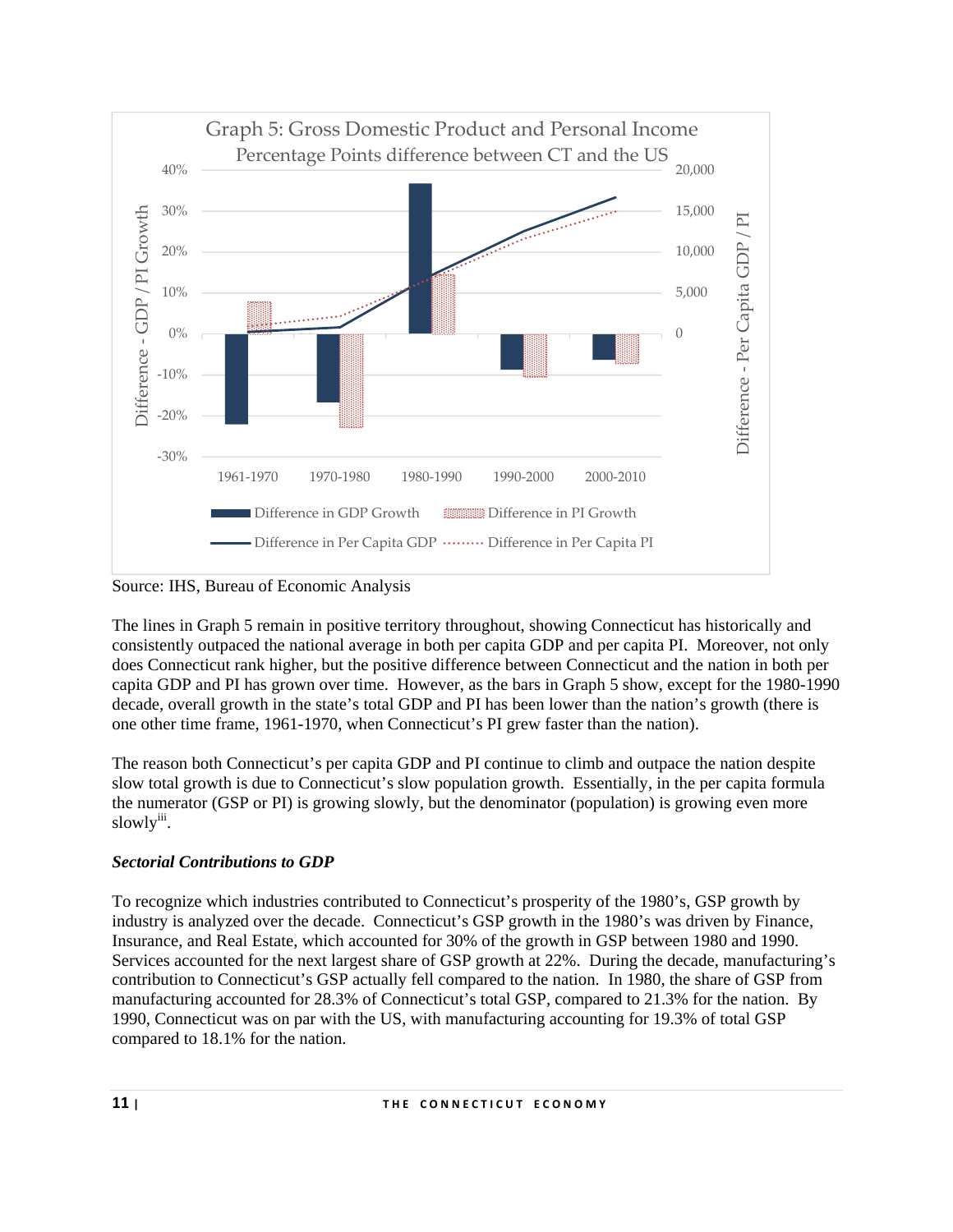## **The Era of Slow Growth**

Graph 6 shows Connecticut's total nonfarm employment from 1939 to 2015. Employment in Connecticut steadily increased, save for recession related downturns, until the late 1980's. Connecticut has had slow job growth since the economic boom of the 1980's, or slow job growth in over a quarter of a century.



Source: Moody's Economy.com, Bureau of Labor Statistics

A series of events since 1989 led to Connecticut's slow job growth over the quarter of a century. Defense cutbacks that followed the fall of the Berlin Wall in 1989 and the end of the Cold War hit Connecticut particularly hard, as many of the manufacturing industries in the region were related to national defense. The real estate market started to bottom out and this, coupled with the completion of regional projects, led to layoffs in the construction industry. The finance industry was impacted by bank failures leading to the elimination of many jobs (Slepski, Regional Economic Retrospective, 2001). A \$15 billion hurricane related claim in 1992 against the insurance industry led to massive restructuring of major multi-line insurers. This reorganization caused downsizing within the industry just as Connecticut was emerging from the recession of 1989-1992 (Dyer, Keep Connecticut's Home FIRE Burning, 2000). The latter part of the 1990's was dominated by the tech bubble, or dot-com boom. Between 1997 and 2000, the NASDAQ gained approximately 80% (Kane and Motsonelidze, NASDAQ: the bubble returns?, 2015). After the dot-com related recession of 2000-2003, the nation and Connecticut along with it entered a housing bubble; US housing prices increased by 135% in inflation-adjusted terms between 1997-2006 (Levitin and Wachter, Explaining the Housing Bubble, 2012). A crash in the housing market led to the Great Recession, which lasted from March 2008-February 2010 in Connecticut. Connecticut currently continues its recovery from the last recession.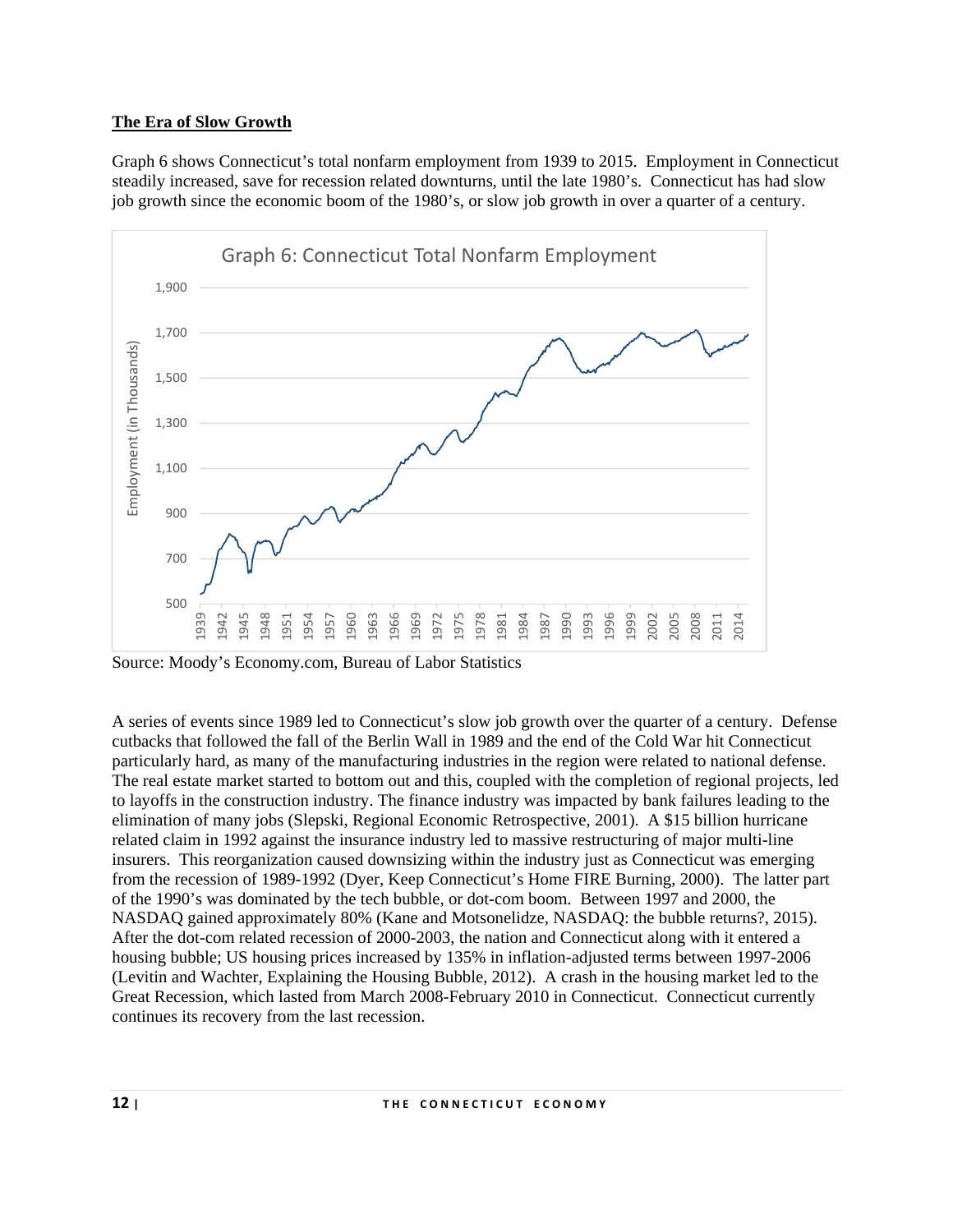

Graph 7a indexes employment over this period of slow growth for Connecticut and its neighbors.

Source: Bureau of Labor Statistics

Connecticut's job growth closely paralleled New York State until the late 1990's, and then only slightly fell behind New York up until 2007. Employment in Massachusetts, on the other hand, grew strongly during the 1990's but then slowed during the 2000's. In fact, Massachusetts' employment peak in 2008 did not surpass its prior peak set back in 2001. Connecticut's recovery from the 2008-2010 Great Recession, however, has significantly lagged both New York and Massachusetts. Connecticut's recovery from the recent recession is more closely aligned with New Jersey.

Similar analysis starting from an earlier period results in dramatically different findings. Instead of indexing from Connecticut's employment trough in 1992 (Graph 7a), Graph 7b indexes employment for Connecticut and its neighbors from 1970. Over this period Connecticut's employment grew 39%, 12 percentage points higher than New York's 27%. Even in this analysis, however, Connecticut does continue to lag Massachusetts and New Jersey by 13 percentage points.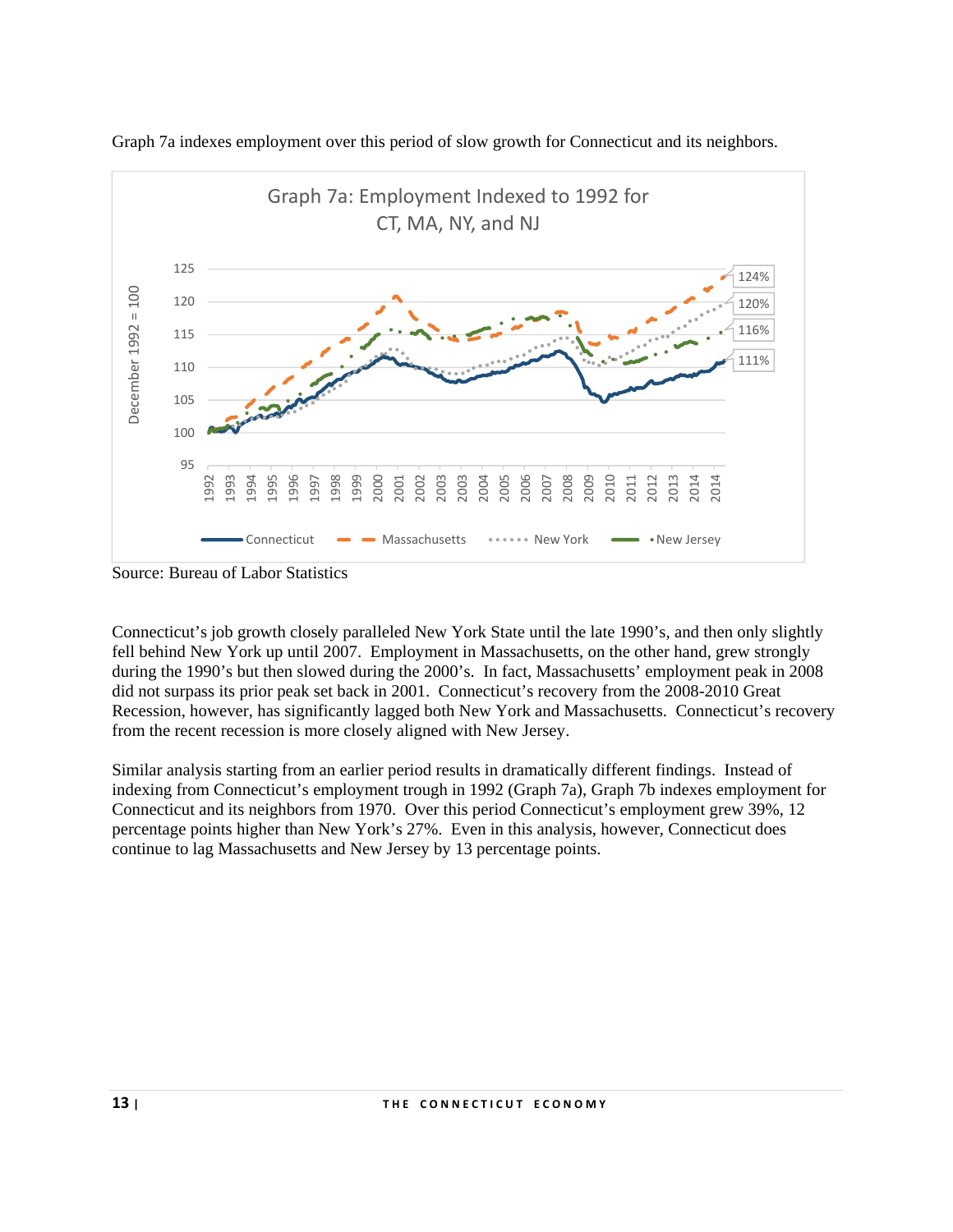

Source: IHS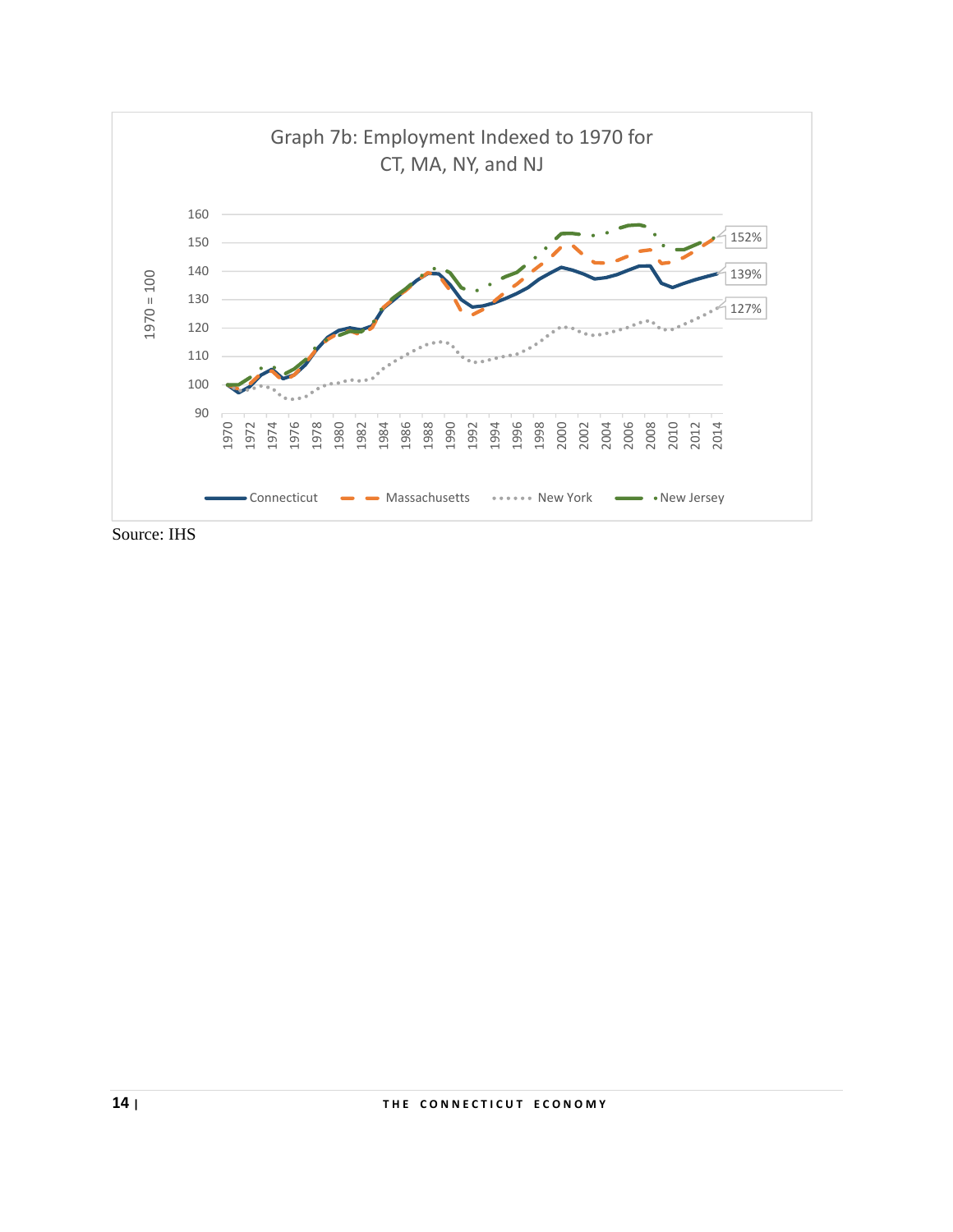## **The Great Recession**

### *Jobs and Wages*

Connecticut lost 119,000 seasonally adjusted jobs, or 6.9% of the workforce, during the Great Recession which lasted from March 2008 to February 2010 in Connecticut. The unemployment rate rose from 5.1% in March 2008 to 9.2% at its highest (between October 2010 to February 2011). Since the recovery began in February 2010, Connecticut has gained back 101,700 jobs (85.5% of the jobs lost to the recession) and returned to an unemployment rate of 5.4% (based on July 2015 employment data). In comparison, the nation recovered its number of jobs lost as a result of the Great Recession by early 2014.

In addition to lagging the nation in recovery from the Great Recession, the composition of Connecticut's labor market has changed since the recession. Graph 8 shows how the number of Connecticut jobs by industry changed both during the recession (stripped bars) and after the recession during the recovery phase (solid bars). The dots on the graph represent the 2014 average annual wage for the industry.



Source: IHS, Bureau of Labor Statistics

As displayed in Graph 8, some sectors of the economy continued to gain jobs even during the recession, including Health Services and Educational Services. On the other hand, four industries continued to lose jobs even after the recession ended and recovery phase began, including: Manufacturing (which has been a multi decade decline), Finance & Insurance, Government, and Information. On a positive note, these sectors have started to show job gains based on recent employment reports.

15 | THE CONNECTICUT ECONOMY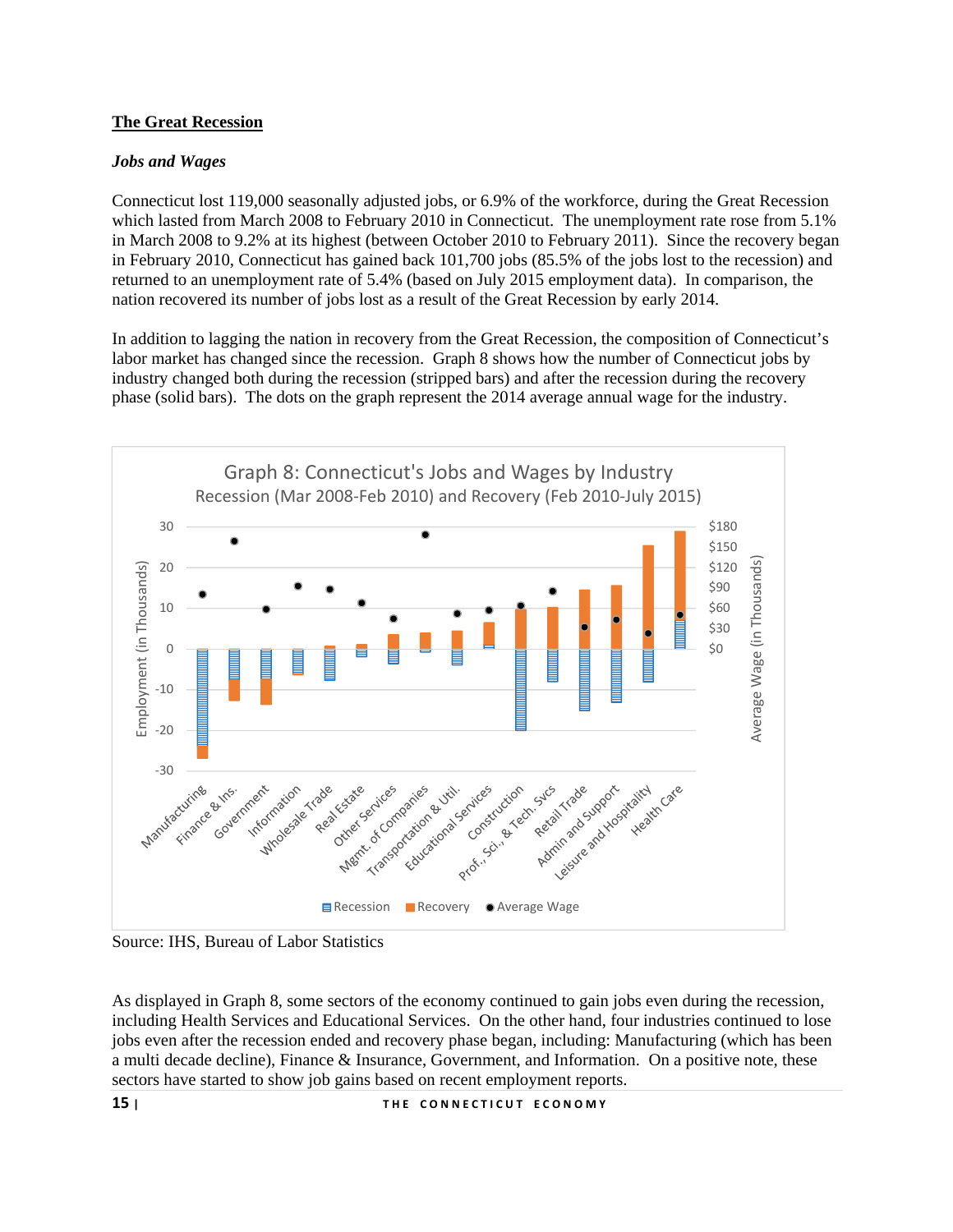Both the Construction and Wholesale Trade industries, though they are growing since the recession ended, are still more than 10% below their pre-recession peak. Conversely, employment in Leisure & Hospitality, Educational Services, and Health Services are over 10% greater than their pre-recession peak. Though Management of Companies represents a smaller share of the total jobs gained during the recovery, this high-wage industry has grown by 12.0% from its pre-recession peak.

Taking into consideration the (2014) average wage by sector displayed by the bullets in Graph 8 show a clear trend, lower wage industries have been driving Connecticut's job growth in this recovery. Four out of the five lowest wage industries have gained the most in employment since the recession ended (Leisure & Hospitality, Health Care, Administration & Support, and Retail Trade). Moreover, three out of the six highest wage sectors have lost jobs even during the recovery phase (Finance & Insurance, Manufacturing, and Information). However, the high-wage Management of Companies and Professional Scientific, & Technical industries have grown by 12% and 2.3%, respectively, over their pre-recession peak.

#### *Employment Change by Industry (Pre versus Post-Recession)*

In total, Connecticut's employment grew 6.4% (as of July 2015) since the trough of the Great Recession in February 2010. In comparison, Connecticut's employment grew 4.5% from September 2003 to March 2008 – the period just prior to the Great Recession. Graph 9 investigates how employment growth by industry differed over these two periods, by plotting each industry's employment growth both pre- and post-recession. The vertical axis represents employment growth by industry pre-recession (September 2003 to March 2008), the horizontal axis represents growth post-recession (February 2010 to July 2015), and the size of bubble represents each industry's July 2015 share of total nonfarm employment. Industries to the right of the 45 degree line in Graph 9 are growing faster post-recession than prerecession, and vice versa.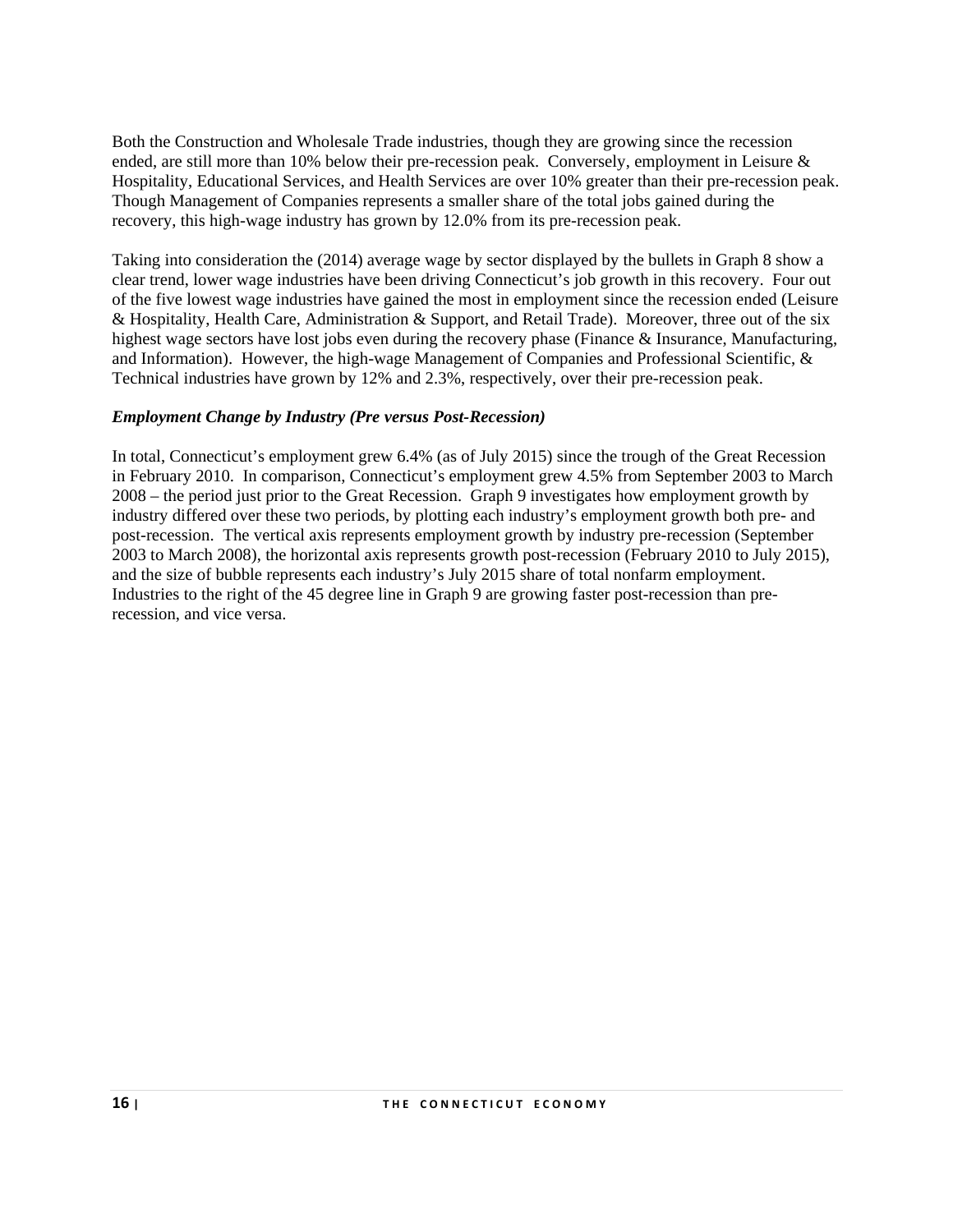

Source: Bureau of Labor Statistics

# *Industries growing faster post-recession:*

The high-wage Management of Companies, which declined pre-recession, has picked up steam and grew 15% post-recession (as of July 2015). Similarly, Retail Trade, which barely exhibited positive growth pre-recession, grew over 8% since the recovery began. Construction, which suffered a 29.0% decline in employment during the recession, has grown by 19.8% post-recession. Construction is growing at a faster pace than pre-recession, though off a lower base. Growth in low-wage jobs under the Administration & Support and Leisure & Hospitality sectors have also picked up post-recession, growing almost double of their pace from pre-recession. Pre-recession high-wage jobs in Professional, Scientific, & Technical Services grew 7.5%, post-recession this sector has grown close to 12%.

# *Industries growing slower post-recession:*

The high wage Finance & Insurance industry has seen a significant decline in jobs during the recession (-6.2%) as well as post-recession (-4.2%). Before the recession Finance & Insurance, a traditionally strong sector for Connecticut, was seeing modest job growth at 1.2%. Similarly, Government grew a modest 3.1% pre-recession, but has fallen to -2.5% growth post-recession. The only two sectors which gained jobs throughout the recession, Education and Healthcare Services, continued their positive growth postrecession – though at almost half the rate as pre-recession for Educational Services. As previously noted, employment in Wholesale Trade remains 10% below its pre-recession peak, primarily due its slow 1.1% growth post-recession compared to 7.0% pre-recession.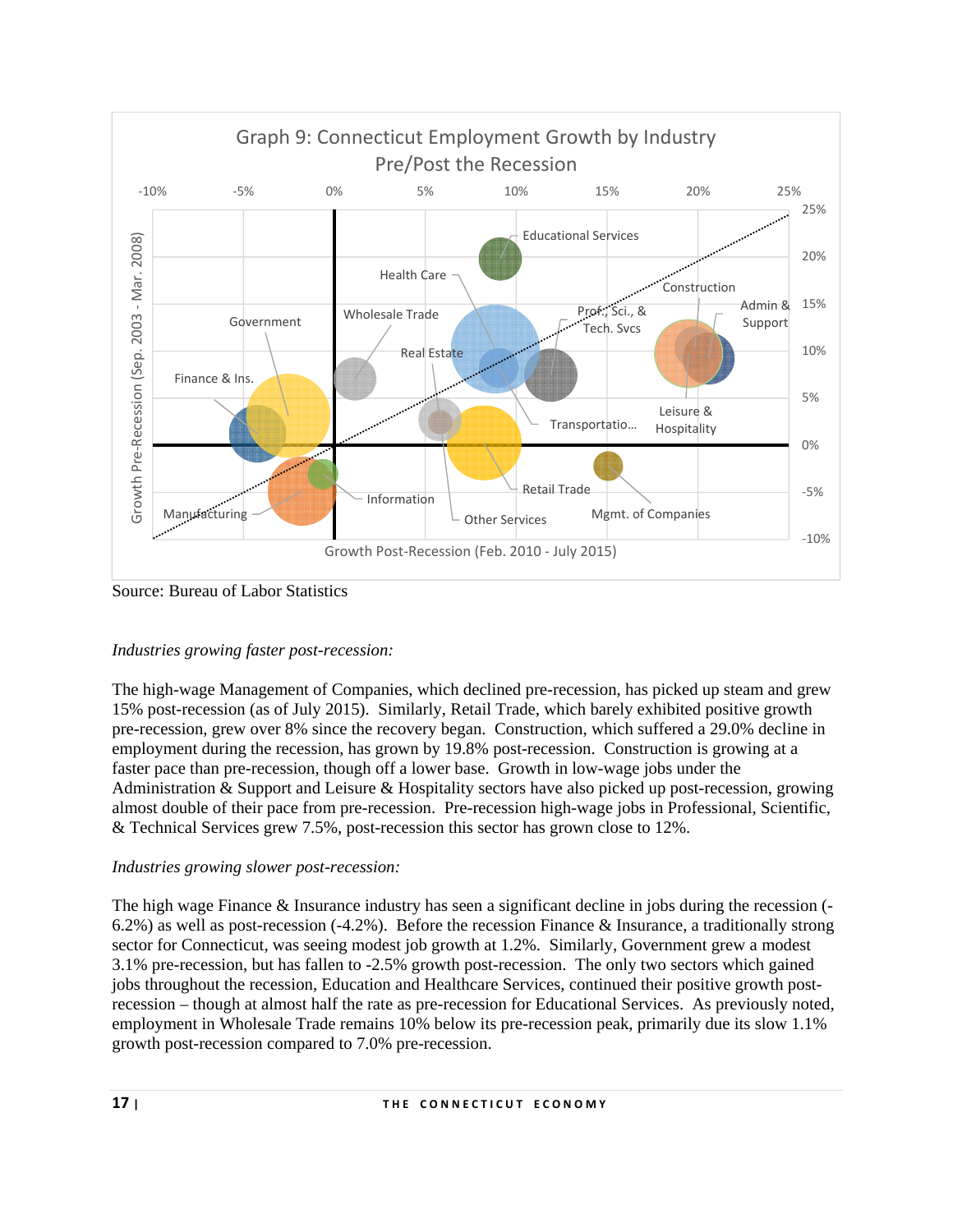Finally, Manufacturing continues to lose jobs post-recession as it did pre-recession. However, job losses in Manufacturing slowed post-recession (-1.8%) compared to pre-recession (-4.9%).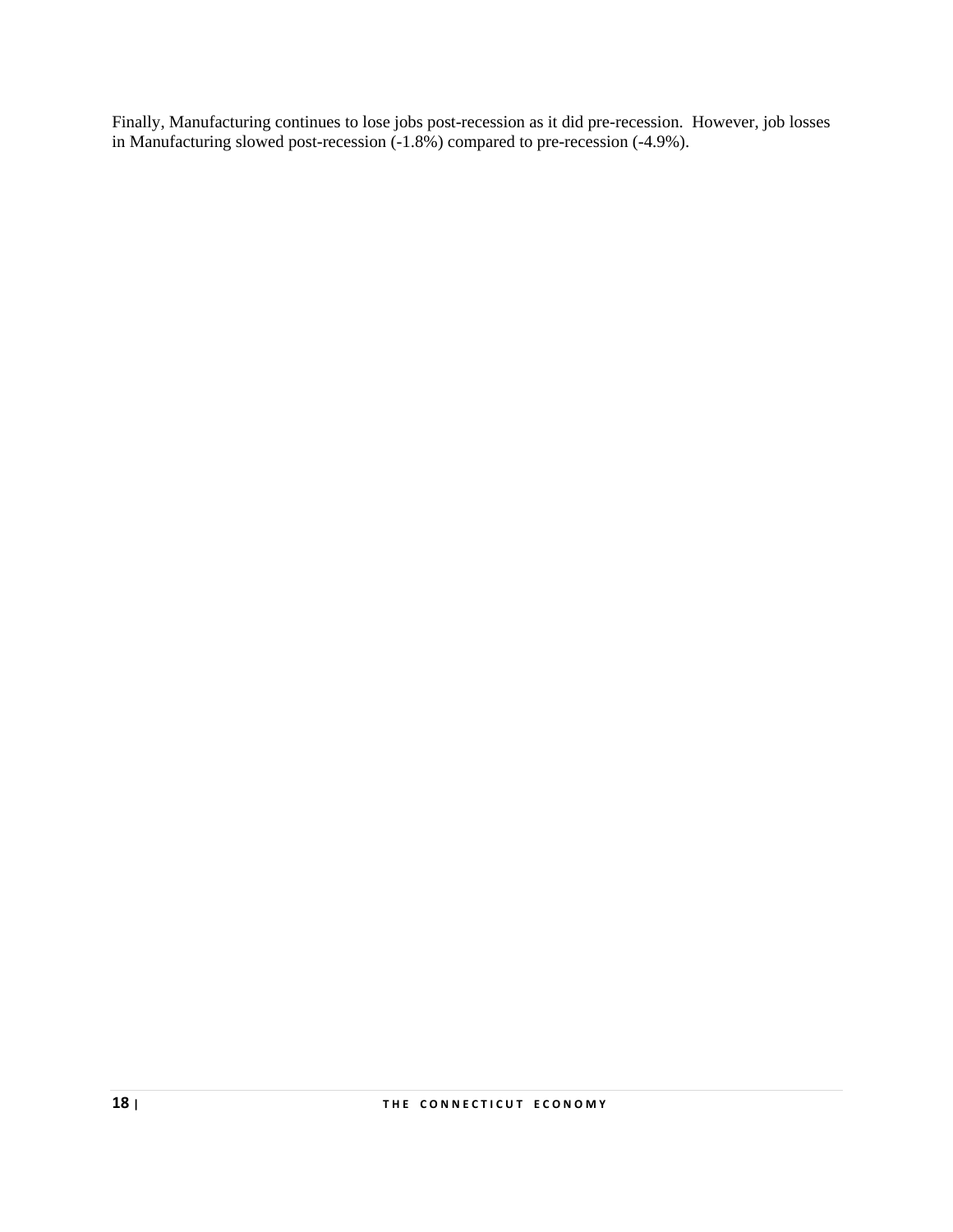## **Gross State Product by Industry**

Turning from employment to GSP, Graph 10 shows each sector's contribution to Connecticut's 2014 real GSP (base year 2009). Financial Activities is the largest contributor at 29%. Transportation, Trade, & Utilities was the next largest at 14.5%. Professional & Business Services was the third largest at 12.5%; this sector includes Administration & Support and Management of Companies.



# *Gross State Product - Pre versus Post-Recession*

Table 11a shows change in real GSP by industry pre-recession (2003-2007) and post-recession (2010- 2014) for Connecticut and the US. For comparative purposes, the data are stated in "real" dollars (base year 2009). Real GSP growth in Connecticut slowed from 16% pre-recession to 1% post-recession. Over this same period GSP growth for the nation also slowed, though not as dramatically as in Connecticut. Real GDP in the US grew 12.1% between 2003-2007 (less than Connecticut), and by 8.0% between 2010- 2014. As of the latest data, Connecticut's real GSP growth between 2013-2014 was one of the slowest in the nation at 0.6%.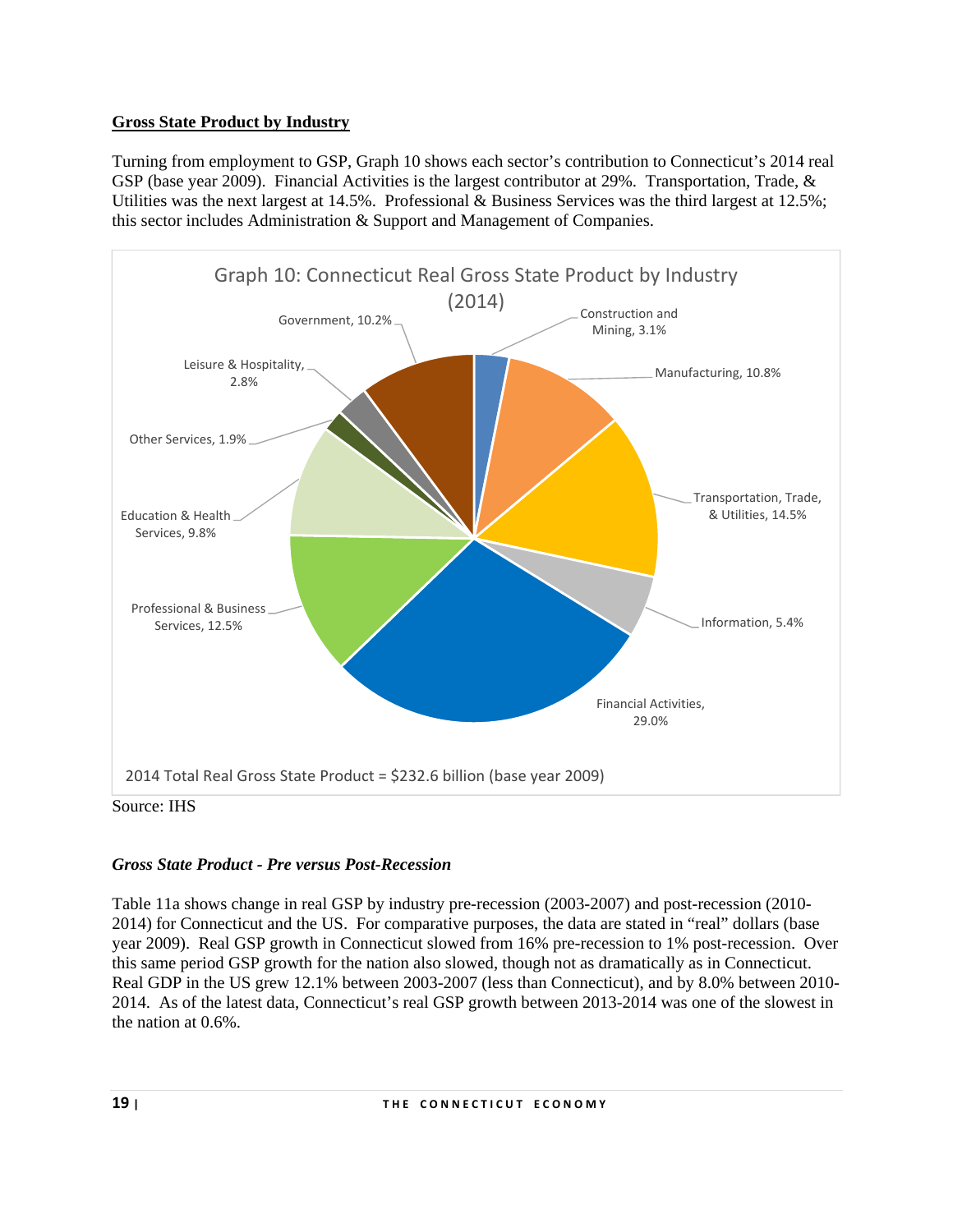Table 11a also provides growth in real personal income for Connecticut and the US. Connecticut's total real personal income grew 16.2% pre-recession (2003-2007), and fell to 7.0% post-recession (2010- 2014). For the US, real personal income grew slightly less than Connecticut pre-recession at 14.0%, but only declined to 9.7% post-recession.

|                                                   |           | <b>Pre-Recession</b> | <b>Post-Recession</b> |           |  |
|---------------------------------------------------|-----------|----------------------|-----------------------|-----------|--|
| <b>Connecticut Real GSP (Millions of 2009 \$)</b> | 2003      | 2007                 | 2010                  | 2014      |  |
| Total                                             | \$211,900 | \$245,764            | \$230,268             | \$232,620 |  |
| Change                                            |           | \$33,864             |                       | \$2,352   |  |
| Growth                                            |           | 16.0%                |                       | 1.0%      |  |
|                                                   |           |                      |                       |           |  |
| <b>Connecticut Real PI (Millions of 2009 \$)</b>  | 2003      | 2007                 | 2010                  | 2014      |  |
| Total                                             | \$157,606 | \$183,065            | \$178,044             | \$190,557 |  |
| Change                                            |           | \$25,460             |                       | \$12,514  |  |
| Growth                                            |           | 16.2%                |                       | 7.0%      |  |
|                                                   |           |                      |                       |           |  |
| <b>United States</b>                              | 2003      | 2007                 | 2010                  | 2014      |  |
| Real GDP Growth                                   |           | 12.1%                |                       | 8.0%      |  |
| Real PI Growth                                    |           | 14.0%                |                       | 9.7%      |  |
|                                                   |           |                      |                       |           |  |

|  | Table 11a: Real GSP and PI Growth in Connecticut and the US Pre/Post Recession |
|--|--------------------------------------------------------------------------------|
|  |                                                                                |

#### Source: IHS

Table 11b shows the actual numerical change in Connecticut GSP over the same two periods as in Table 11a, but at the industrial sector level. Table 11b shows real GSP from the Manufacturing and Finance & Insurance industries declined post-recession. Moreover, the level of decline in each of these two industries, individually, is greater in magnitude than Connecticut's total real GDP growth post-recession. As previously noted, Finance & Insurance has been losing employment post-recession; however prerecession, even with a modest 1.2% employment growth, Finance & Insurance contributed 23.7% to Connecticut's total growth in real GSP. Manufacturing has also been declining in employment, both preand post-recession. However, even with declining employment pre-recession, Manufacturing contributed 33.6% to Connecticut's growth in real GSP.

The top drivers of real GSP growth in Connecticut post-recession are Management of Companies, Information, and Professional, Scientific, & Technical Services. The contribution of Management of Companies and Professional, Scientific, & Technical Services to growth in real GSP is especially significant considering both were essentially flat or declining pre-recession.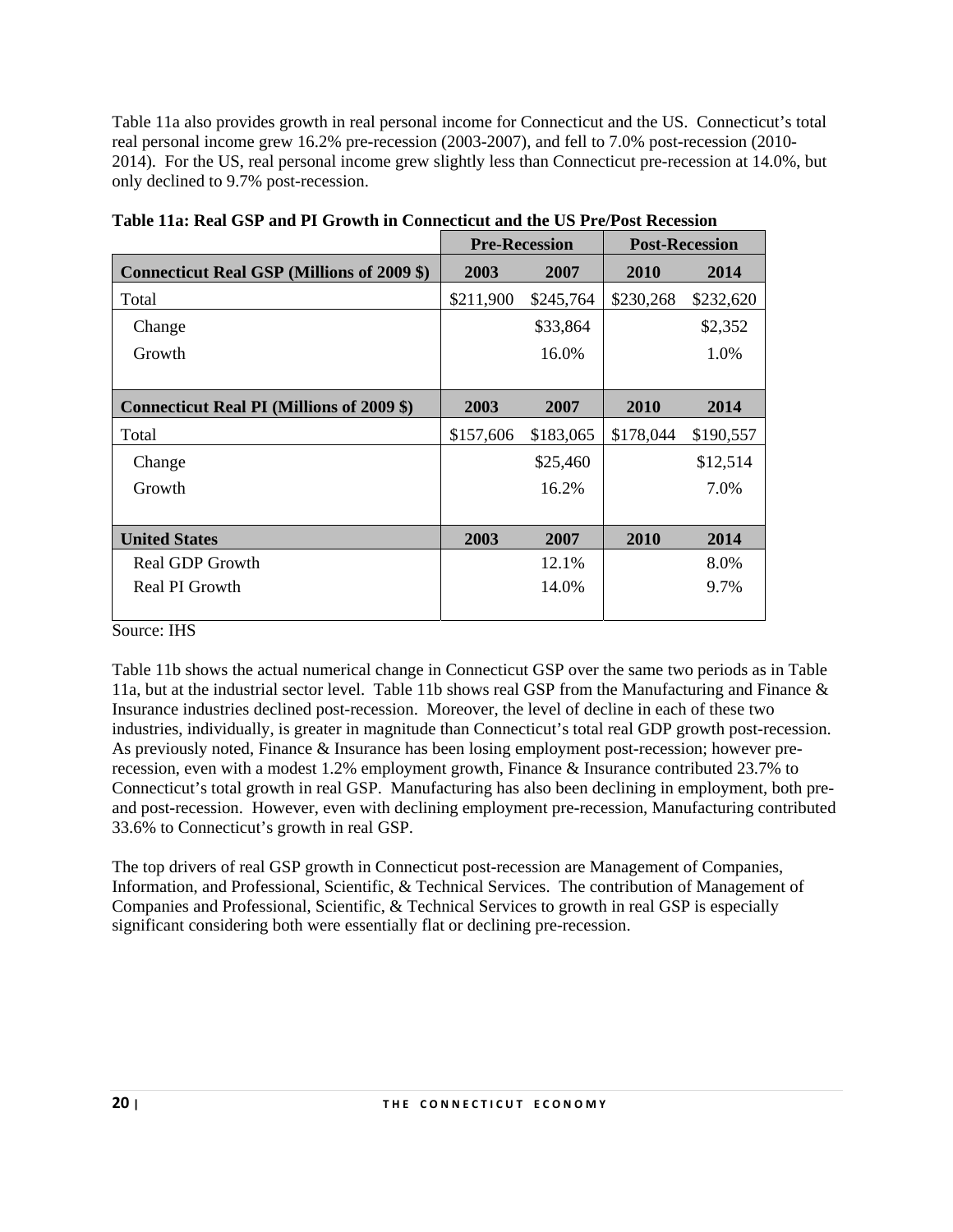|                                 |           | <b>Pre-Recession (2003 - 2007)</b> |             | <b>Post-Recession (2010 - 2014)</b> |
|---------------------------------|-----------|------------------------------------|-------------|-------------------------------------|
| Real GSP (Millions of 2009 \$)  | Growth    | % of Growth                        | Growth      | % of Growth                         |
| Manufacturing                   | \$11,101  | 33.6%                              | $-$ \$3,371 | $-128.0%$                           |
| Finance & Insurance             | \$7,816   | 23.7%                              | $-$ \$2,604 | -98.9%                              |
| Government                      | \$1,336   | 4.0%                               | $-$ \$274   | $-10.4%$                            |
| <b>Other Services</b>           | \$264     | 0.8%                               | $-$ \$25    | $-0.9\%$                            |
| <b>Construction and Mining</b>  | $-$ \$50  | $-0.2\%$                           | \$27        | 1.0%                                |
| <b>Educational Services</b>     | \$210     | 0.6%                               | \$155       | 5.9%                                |
| <b>Wholesale Trade</b>          | \$2,919   | 8.8%                               | \$213       | 8.1%                                |
| Transportation & Utilities      | \$1,459   | 4.4%                               | \$438       | 16.6%                               |
| Administrative & Support        | \$1,139   | 3.5%                               | \$555       | 21.1%                               |
| <b>Health Care</b>              | \$1,211   | 3.7%                               | \$636       | 24.1%                               |
| Leisure & Hospitality           | \$77      | 0.2%                               | \$691       | 26.2%                               |
| Retail Trade                    | $-$ \$525 | $-1.6%$                            | \$775       | 29.4%                               |
| <b>Real Estate</b>              | \$2,647   | 8.0%                               | \$856       | 32.5%                               |
| Prof., Sci., and Tech. Services | \$50      | 0.2%                               | \$1,185     | 45.0%                               |
| Information                     | \$3,741   | 11.3%                              | \$1,512     | 57.4%                               |
| <b>Management of Companies</b>  | $-$ \$394 | $-1.2%$                            | \$1,865     | 70.8%                               |
| <b>Total Real GSP Growth</b>    | \$33,864  | 100.0%                             | \$2,352     | 100.0%                              |

**Table 11b: Real GSP Growth in Connecticut by Industry** 

Note: Industries do not add to total Source: IHS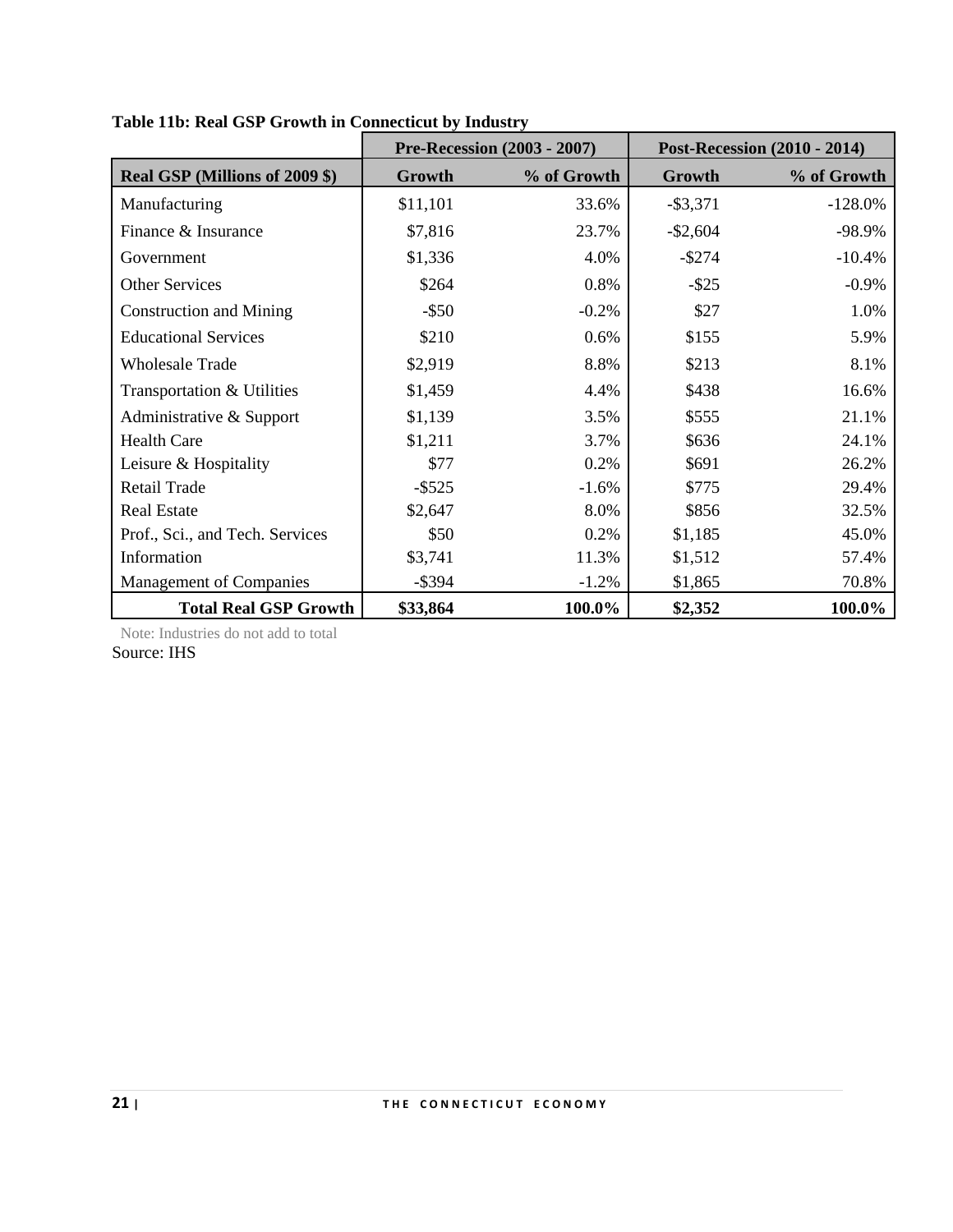## **Post-Recession: Connecticut Compared to the United States**

## *Employment*

Graph 12 shows many of the employment trends in Connecticut are similar to what the nation is facing. The bars in Graph 12 represent percent of jobs created by industry, of the total jobs created since the trough of the Great Recession. Connecticut closely follows the direction and magnitude for most industries as the nation, though with greater growth in Leisure & Hospitality and Health Care. Unlike Connecticut, however, the nation on average is gaining employment in the high-wage Finance  $\&$ Insurance and Manufacturing sectors.



Source: Bureau of Labor Statistics

# *Employment and Gross Domestic Product*

# *Connecticut Industries Lagging the US*

Graph 13a takes a closer look at the top industries in which Connecticut's employment growth is lagging the US, along with real GDP growth within the sector post-recession. Manufacturing employment, which has declined 2.9% post-recession, is 10.0 percentage points behind the nation's post-recession employment growth in this sector of 7.2%. Furthermore, Connecticut's real GDP growth in manufacturing post-recession is almost 18 percentage points behind the US.

Connecticut's employment growth in Finance & Insurance lags the nation by 7.1 percentage points, and by almost 20 percentage points in real GDP growth post-recession. Declining real GDP within this sector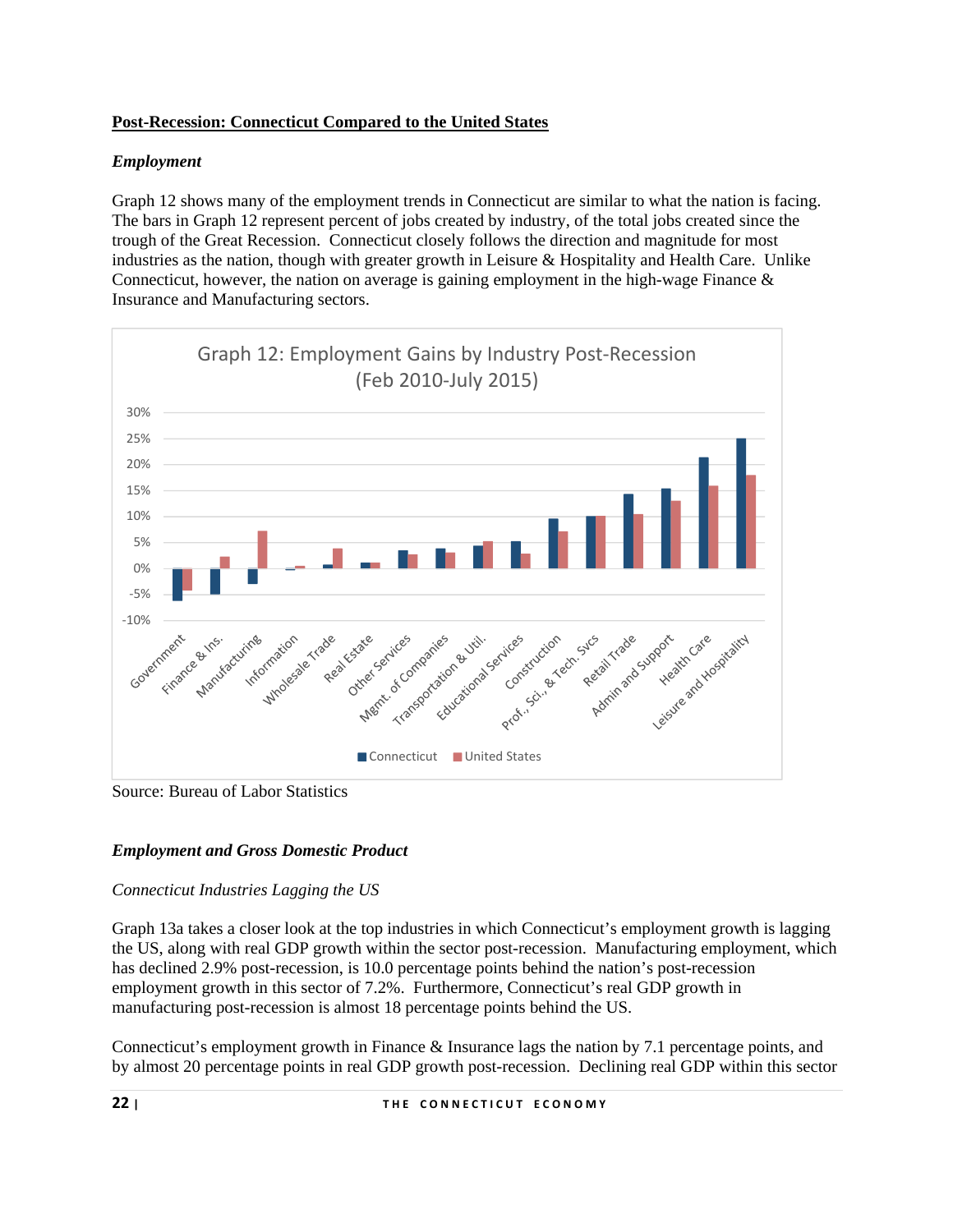is especially concerning considering the importance of Finance & Insurance to Connecticut's economy. Finance & Insurance, along with Real Estate, drove Connecticut's economic growth during the 1980's. And even after the declines post-recession, in calendar year 2014 Connecticut's share of GDP from Finance & Insurance was 6.9 percentage points greater than the nation (while Connecticut's 2014 share of employment in this sector was 4.6 percentage points greater than the nation).

Connecticut's employment growth in Wholesale Trade is slightly positive post-recession, though 3.1 percentage points behind the nation. Similarly, real GDP growth is positive but 8.0 percentage points behind the US.



Source: Bureau of Labor Statistics, Bureau of Economic Analysis Note: Post-Recession is defined as 2010-2014 for GDP and February 2010 to July 2015 for Employment.

# *Connecticut Industries Leading the US*

Graph 13b displays industries in which Connecticut is leading the nation. Connecticut's 25% employment growth in Leisure & Hospitality surpasses the nation by 7.1 percentage points. Similarly, Connecticut ranks stronger in employment growth in Health Care and Retail Trade by 5.5 and 3.8 percentage points, respectively. Of interest is the high-wage Management of Companies, which not only exceeds the nation in employment growth by 0.8 percentage points, but also in real GDP growth by almost 6 percentage points. Moreover, real GDP growth in Management of Companies actually fell prerecession; post-recession this sector is leading Connecticut's real GDP growth (Table 11b).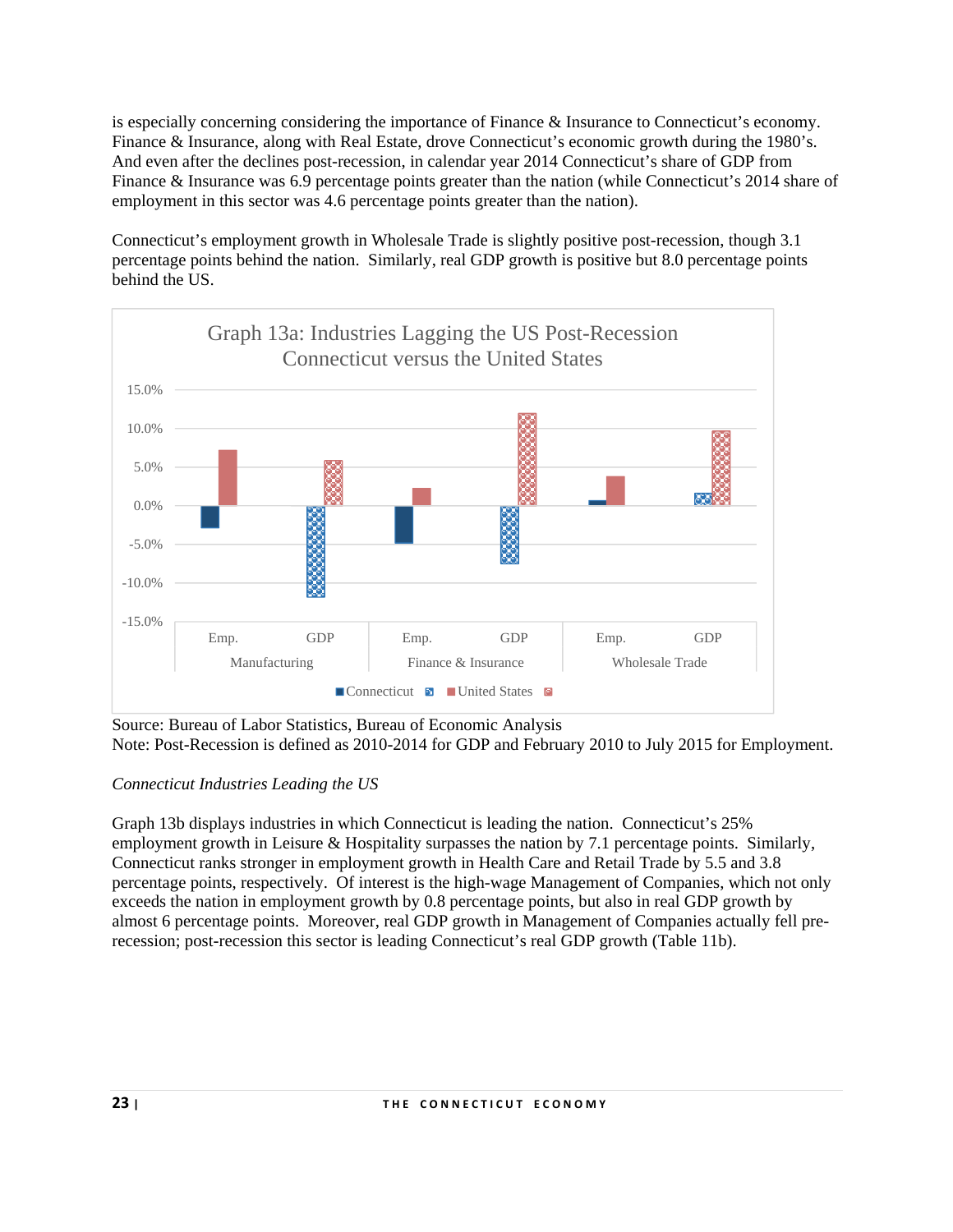

Source: Bureau of Labor Statistics, Bureau of Economic Analysis Note: Post-Recession is defined as 2010-2014 for GDP and February 2010 to July 2015 for Employment.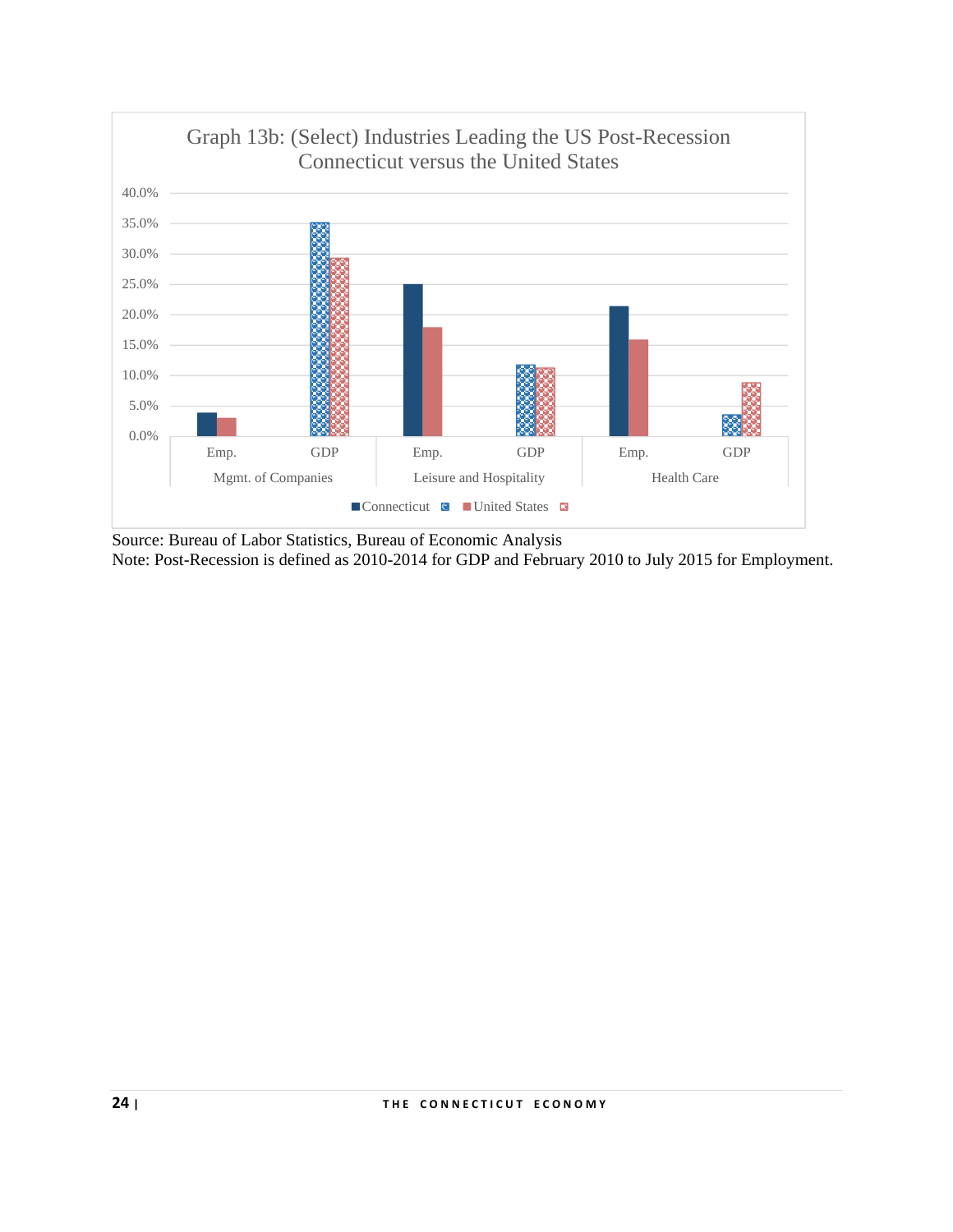# **Connecticut's Exports**

In 2014, Connecticut exported a total of \$15.9 billion in goods. Graph 14a shows Connecticut's top export markets and Graph 14b shows Connecticut's leading export industries in 2014.



Source: WISERTrade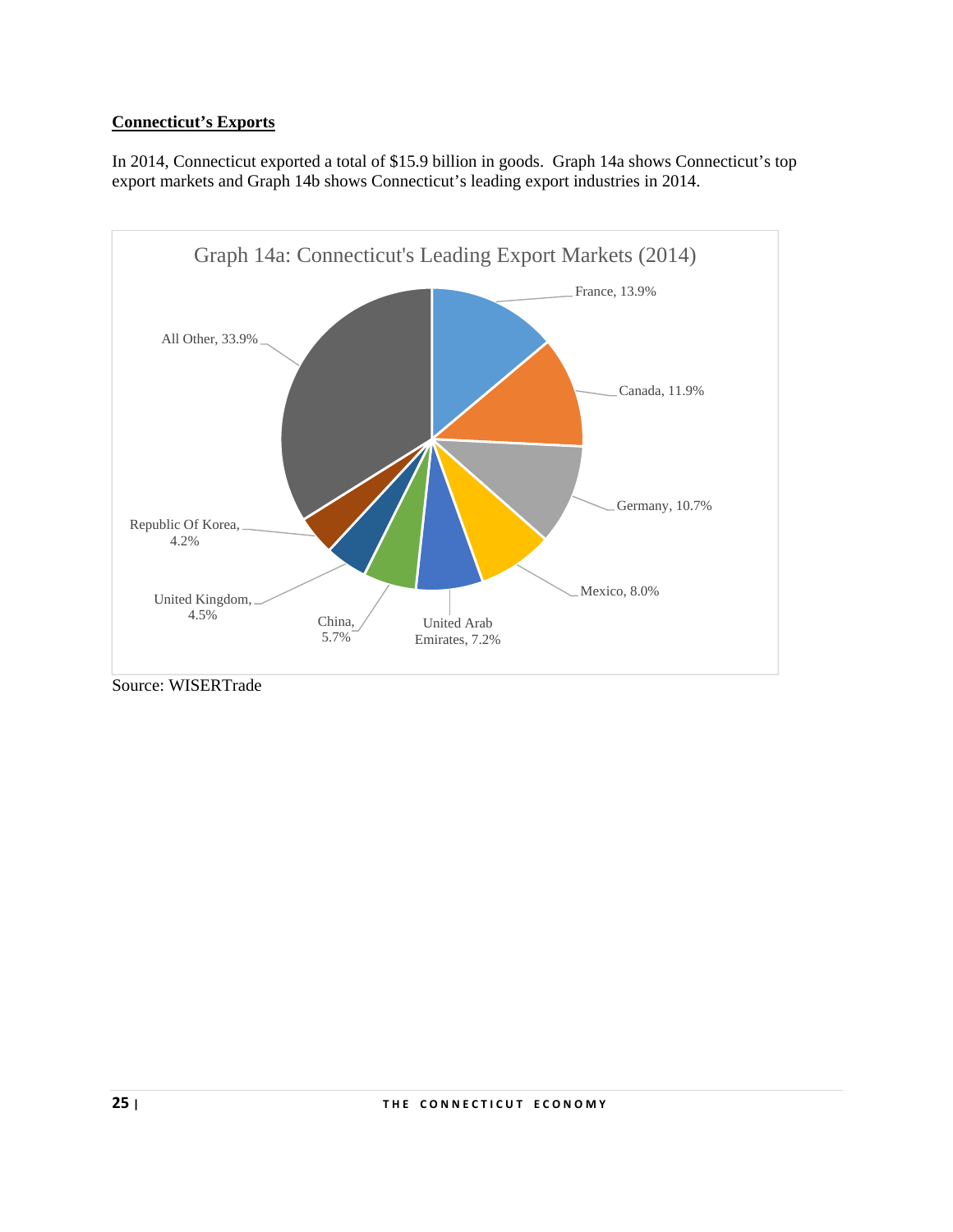

<sup>\*</sup> Not Elsewhere Specified or Included Source: WISERTrade

Exports from the Transportation Equipment sector, which includes Aerospace manufacturing, accounts for more than three times the exports from the next largest sector (Machinery). The Transportation Equipment sector is driven by Connecticut's strength in defense. In Federal Fiscal Year 2013, Connecticut based firms received \$10.0 billion in prime contract awards, or 3.7% of total national awards. Connecticut ranks eighth in total defense dollars awarded, or second in per capita dollars awarded among the 50 states (United States Department of Defense).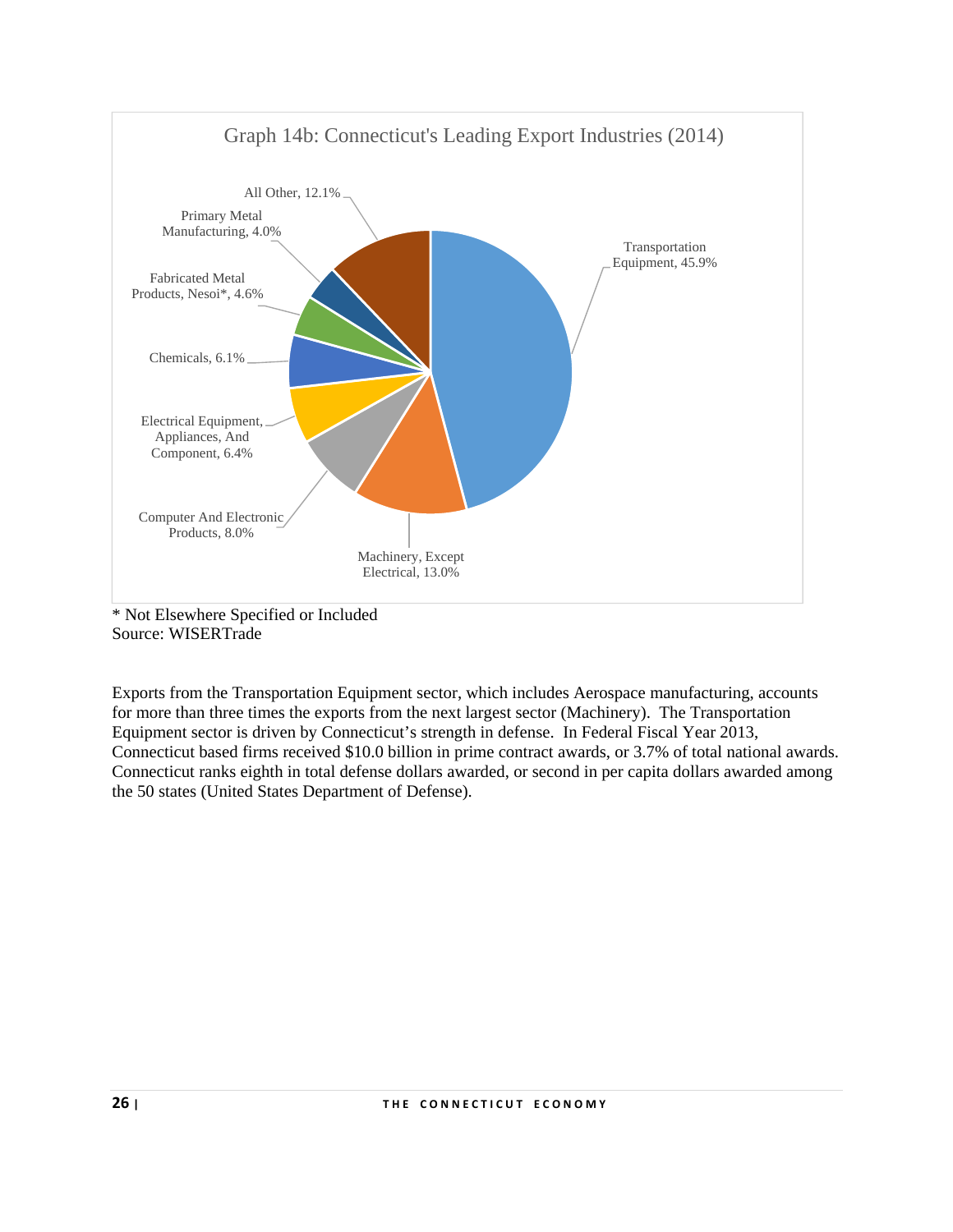## **Connecticut by Region**

The three most populous counties in Connecticut contain the state's largest urban centers. Fairfield, Hartford, and New Haven counties all have populations nearing one million persons. The remaining five counties make up about one quarter of the state's population (3.6 million in 2014). The combined GSP for Fairfield, Hartford, and New Haven counties represent about 90% of Connecticut's total.

|                                      | <b>CT</b> | Fairfield | Hartford | Litch-<br>field | Middle-<br>sex | <b>New</b><br>Haven | <b>New</b><br>London | Tolland | Wind-<br>ham |
|--------------------------------------|-----------|-----------|----------|-----------------|----------------|---------------------|----------------------|---------|--------------|
| Population                           | 3,596.7   | 945.4     | 898.0    | 185.0           | 164.9          | 861.3               | 273.7                | 151.4   | 117.0        |
| High School<br>$(\%)$                | 89.2      | 89        | 88.1     | 91.3            | 93.8           | 88.3                | 90.5                 | 93      | 86.8         |
| Bachelors (%)                        | 36.5      | 44.8      | 34.9     | 36.5            | 39.1           | 32.9                | 31.3                 | 36.9    | 22.3         |
| Median<br>Household<br>Income $(\$)$ | 69,461    | 82.283    | 64,967   | 69,461          | 76,994         | 61.996              | 69.461               | 80.529  | 59,333       |
| GSP (\$M)                            | 253,036   | 93,502*   | 86,609   |                 |                | 44,165              |                      |         |              |

**Table 15: Connecticut and Regional Indicators (2014)** 

\*Bridgeport-Stamford Metropolitan Statistical Area (MSA)

Fairfield County has seen the fastest population growth in the state, as well as the highest income. Fifteen percent of Fairfield County residents work in New York State compared to 6.8% of all Connecticut workers that work out of state (US Census Bureau, OnTheMap Application, 2015). Fairfield County is home to much of the state's Finance industry.

Hartford County is home to Connecticut's Insurance industry, including companies such as Travelers and Aetna. The aerospace manufacturer Pratt and Whitney has also been based out of Hartford County since the 1920's. The other populous county, New Haven County, is home to Yale University, a center for research.

The economy in New London, the fourth largest county in Connecticut, is built around its submarine base, Electric Boat (a manufacturer of submarines), the Coast Guard Academy, and the pharmaceutical giant Pfizer. A majority of Pfizer's research and development operations were recently moved out of Connecticut to Cambridge, Massachusetts, but a portion of manufacturing operations remain in New London County. This southeastern county is also home to a thriving tourism industry and the world's largest casinos, built on tribal lands. Regardless, New London County remains in recession from the recent 2008-2010 recession; this county has continued to lose jobs since 2008.

Connecticut's smaller counties have historically been manufacturing centers, especially along the Naugatuck Valley. Litchfield County is known as the destination for second homes and Windham County for its farmland.

Regardless of the different industries and geographies that characterize each county, Connecticut overall is one of the nation's best educated states and is home to several of the nation's best universities. Further, Connecticut is overall wealthy; if Connecticut's counties were ranked as states, six of the eight counties would rank within the top ten in terms of per capita personal income.